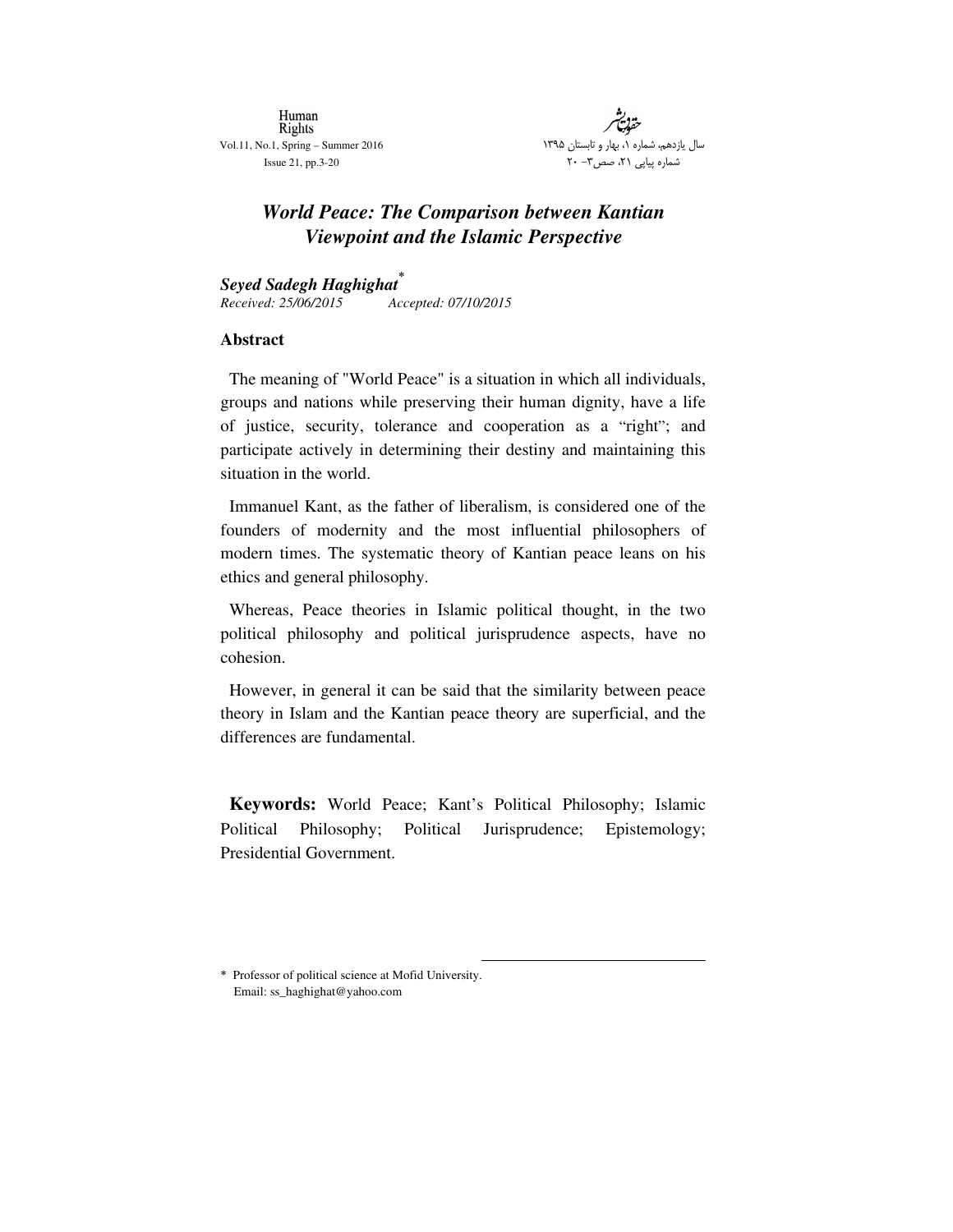مقدمه

از أنجا كه صلح جهاني به كرامت انسان و نيازهاي وي به عنوان «حق» نظر دارد، از جمله مقوّمات تعريف أن، عامدانه و مدرن بودن اين وضعيت است؛ و بنابراين، صـرف عـدم وجـود جنگ و حتی وجود صلح در دوران ماقبل مدرن (که انسان خود را دارای «حق» نمی دانست) را شامل نمی شود. سبید علـی محمـودی در خـصوص فلـسفه سیاسـی کانـت معتقـد اسـت: «فلسفهٔ سیاسی و حقوقی وی به طور پیوسته و مـستمر، در کـانون پـژوهش هـا، گفتگـوهـا و برخورد اندیشهها در حوزه فلسفهٔ سیاسی غرب قـرار گرفتـه اسـت. فلـسفهٔ کانـت در پیـدایش نظریههای حکومت و صلح جهانی و در پویایی، ژرفایی و گـسترش ادبیـات فلـسفهٔ سیاسـی و حقوقی در حوزهٔ فکری انگلیسی – آمریکایی به طور اخص، و در سراسر جهان بـه طـور اعـم، تأثیرات بنیادین داشته است. اندیشههای کانت در پی افکندن شالوده و آموزههای لیبرالیـسم و تأثیرگذاری وی بر فیلسوفان و اندیشهوران متأخر در حوزهٔ صلح جهانی دارای اهمیت فـراوان است؛ تا آنجا که کانت به عنوان «پدر لیبرالیـسم» و «پـدر مدرنیتـه» شـناخته شـده اسـت.» (محمودی، ۱۳۸۴: ۲۰-۲۱) اندیشه سیاسی کانت و دیدگاه وی نسبت بـه صـلح جهـانی در معرفتشناسی و فلسفه اخلاق او ریشه دارد. کانت بـا تفکیـک بـود (noumenon) از نمـود (phenonmenon)، شناخت عالم را تنها از طريق مقولات ميسر دانست و با نقد عقل نظرى، اخلاق را در حوزه عقل عملی طرح کرد. مبانی اخلاق وی در سه اصـل خلاصـه مـیشـود: جهانشمول بودن (بر اسـاس قاعـده طلايـي) (The Golden Rule)، ارزش فـيiفـسه آن و سرچشمه گرفتنش از عقل. در عرصه سیاست، به عنـوان شـاخهای از علـم اخـلاق، انـسان اخلاقي جاي خود را به انسان حقوقي ميدهد و فلسفهٔ حق، جايگزين فلسفهٔ اخلاق ميشود. کانت وظیفه گراست و منشاء تکلیف را حق و فـضیلت مـی دانـد و از ایـن جهـت، در مقابـل مصلحتگرایی و فایدهگرایی قرار می گیرد. قانون عادلانه در شرایطی محقق می شود که همه اعضای جامعه واجد حداکثر آزادی از انقیاد نسبت به ارادهٔ دیگران را داشته باشـند. در سـطح بین|لمللی، قانون توسط دولتهای آزاد مشروعیت پیدا می کند و تمدن حقیقـی جـز بـا کنـار گذاشتن اندیشه جنگ امکان پذیر نمی باشد. در نظر کانت، تحول از حالت طبیعـی جنـگ بـه حالت صلح در میان انسانها ضمن مراحلی رخ میدهد. برای رسیدن به صـلح، پیمـانهـای سرّی دولتها باید لغو شود تا زمینه طرح سه مرحلهای صلح جهانی آماده گردد.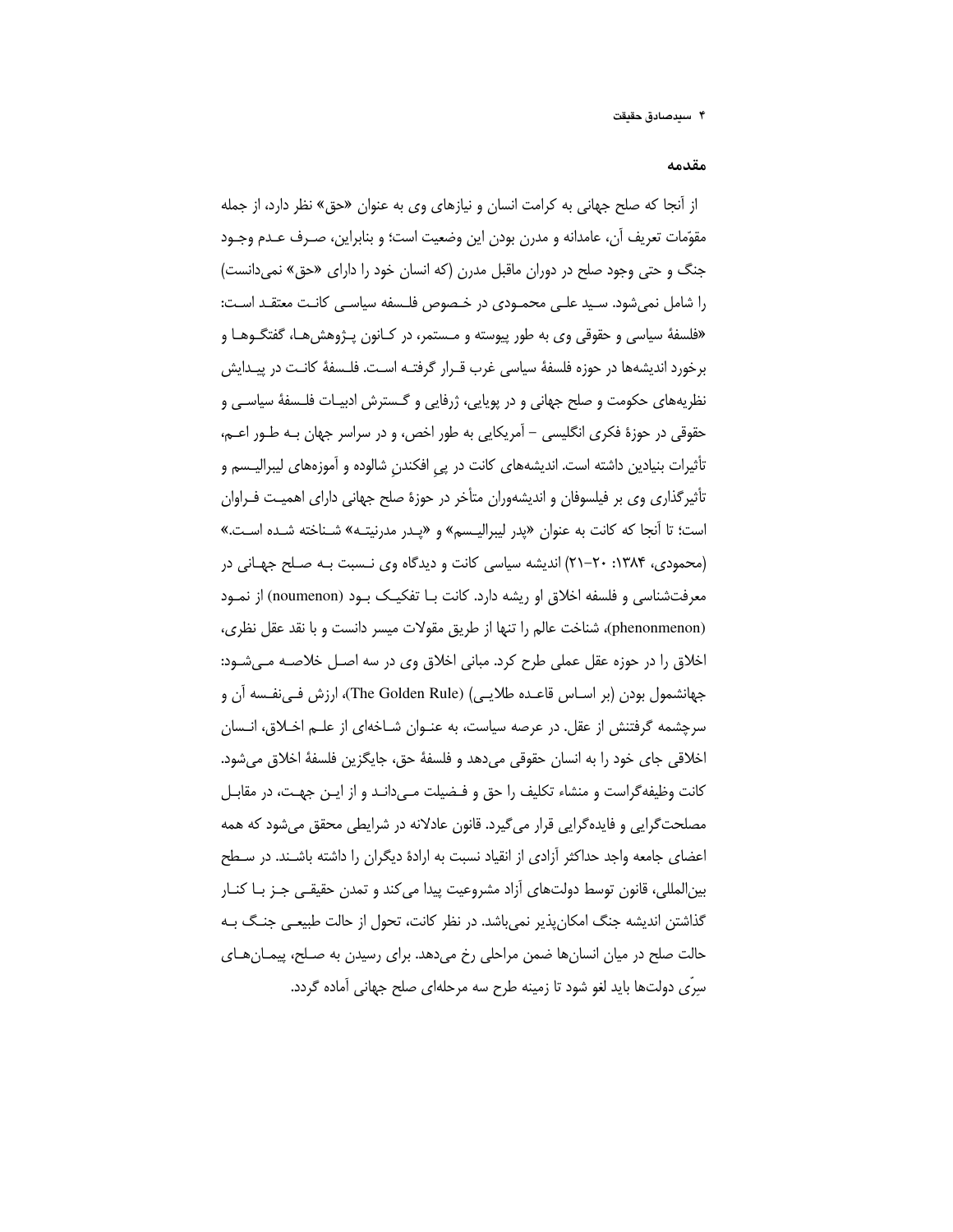در حالي كه بحث كانت راجع به صلح نظاممند به نظـر مـي رسـد و مباحـث وي در حـوزه فلسفه سیاسی ریشه در فلسفه اخلاق و معرفتشناسی وی دارد، در حوزه تفکر اسلامی کمتر فیلسوفی به شکل نظاممند به این مقوله پرداخته و در حوزه فقه سیاسی نیز، آرای متـشتت و متهافتی به چشم میخورد. در مجموع، موضــوع صــلح نــزد اندیــشمندان اســلامی در حــوزه فلسفه سیاسی تَهی، و در حوزه فقه سیاسی متهافت است. به هر حـال، «دیـدگاه اسـلامی» در عنوان مقاله، بـر نظریـه همـروی (confluence theory) تأکیـد دارد کـه نگارنـده آن را پے گیری می کند. ٰ اگر تعامل و همروی ادلـه متنـی (textual\_reasoning) و ادلـه فرامتنـی (meta-textual reasoning) را به عنوان اصل موضوعه قبول كنيم (و بنابراين در اين مقاله در صدد توصیف و تأیید آن نباشیم)، به نظر می رسد در ضمن وجود برخی مـشابهتهـا بـین صلح گرایی کانتی و مبانی اسلامی، تفاوتهای مبنایی بین آن دو وجود داشته باشـد. در بـین دیدگاههای اسلامی، البته، قرائتهای بنیادگرایانه و خشونتگرایانهای وجود دارد که صلح را جز در موارد استثنایی نمیپذیرد؛ و بنابراین، با دیـدگاه کـانتی در حـوزه نتـایج نیـز واگرایـی اساسی دارد. برخی دیدگاههای شیعی نیز در ضمن اعتقاد به ولایت فقیه، جهاد ابتدایی را بـه معنای اعلان جنگ با کفار قبول دارند<sup>۲</sup> و استفاده از خشونت توسط اقلیـت علیـه اکثریـت را مجاز می دانند.<sup>۳</sup> برعکس، دیدگاهی که نسبت به ذات انسان، جایگاه اخلاق و اخلاق سیاسی،

- ٢. به طور مثال، آيتالله محمدتقى مصباح به صراحت از جهاد ابتدايي، حتَّى اگر در زمان رسول خدا (ص) تحقق پیدا نکرده باشد، دفاع می کند: «جهاد ابتدایی در اسلام از ضروریات فقه اسلامی است. آنچـه بیـشتر انگیـزه شده تا امروز برخی افراد در جواز جهاد ابتدایی تشکیک روا دارند، خودباختگی در برابر فرهنگ غـرب اسـت. تنها ارزش اصیل و مطلق انسان وصول او به کمال نهایی است. حتی اگـر ثابـت شـود پیـامبر جهـاد ابتـدایی نداشتند، باز در جواز آن تشکیک راه نمی یابد. همه انواع جهاد در اسلام جنبه دفاعی دارد، با ایـن تفـاوت کـه متعلّق دفاع مختلف میشود. بر اساس معنای اصطلاحی و رایج دفاع، نمیتوان جهاد ابتدایی را مصداق دفـاع دانست. آنچه مهم است و هیچ تردیدی در آن وجود ندارد، جواز جهاد ابتدایی در اسلام است. خواه آن را دفاع بنامیم و خواه جهاد ابتدایی. فلسفه جهاد ابتدایی احقاق یک حق عظیم و برتر است که خدای متعال بر جمیـع بندگان خود دارد.» نک: مصباح یزدی، ۱۳۸۳: ۱۳۹–۱۴۹ و ۱۵۱–۱۵۴.
- ۳. «اگر میخواهید در این کشور زندگی کنید، باید حکومت اسلامی را بپذیرید، و لو اینکه حکومت بـه زور متوسـل شده باشد. هر کس که مخالف حکومت اسلامی باشد، محکوم است و باید با آن مبارزه کرد. حتی اگر در این راه تنها یک نفر در کشور باقی مانده باشد.» (مصباح یزدی، ۱۳۸۰)

۱. برای بیشتر نک: حقیقت، سید صادق (۱۳۷۸) «راه سوم: دیدگاه حداکثری، حداقلی و همروی به فقـه سیاسـی»، مجله شهروند امروز.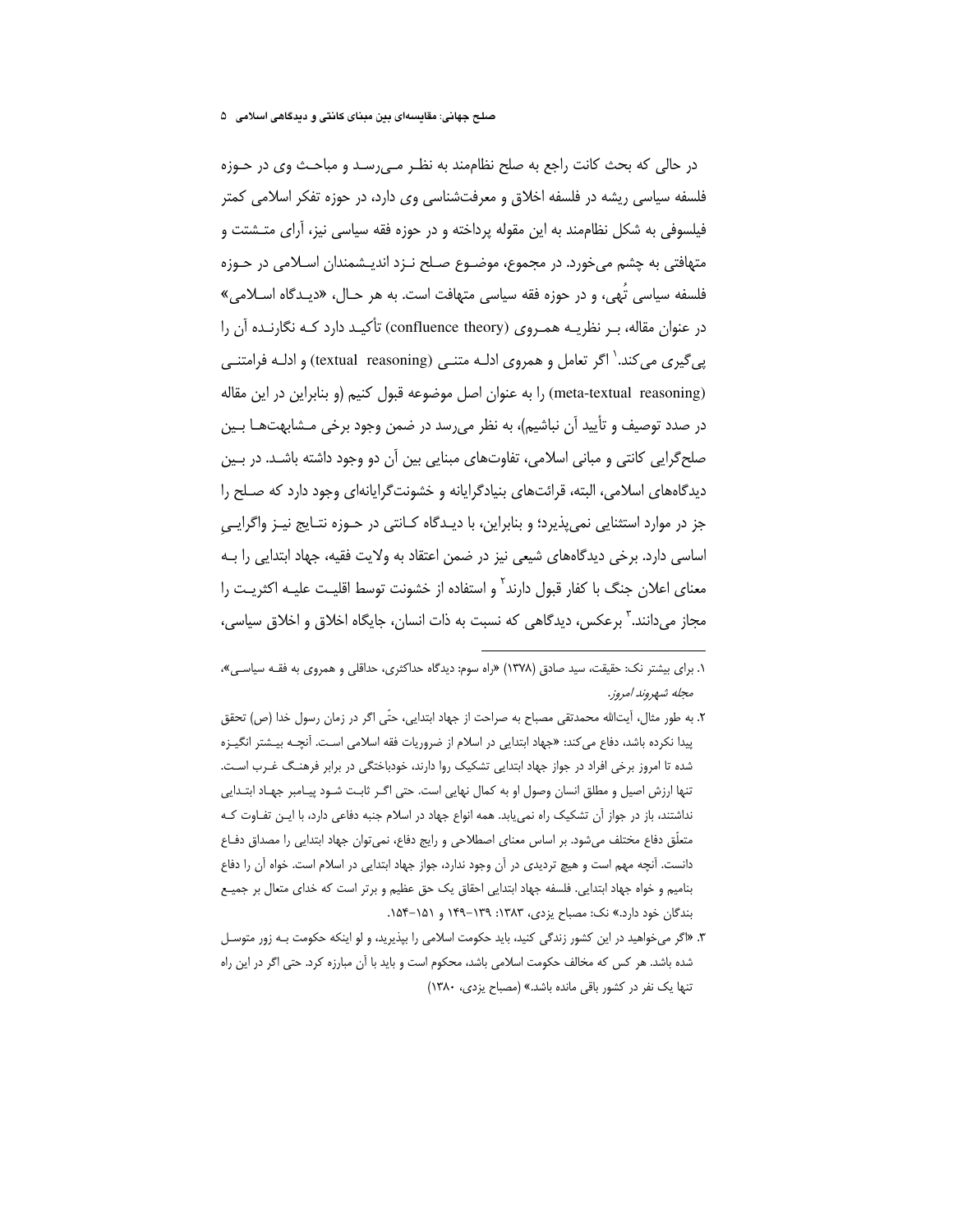#### ۶ سيدصادق حقيقت

عقل گرایی، اصالت صـلح، قرائـت خـاص از جهـاد ابتـدایی، اصـل احتـرام بـه قراردادهـای بین|لمللی و تحدید مسئولیتهای فراملی توسط آنها، ایـدهآل نبـودن مرزهـای بـین|لمللـی (در عــين پــذيرش آن در شــرايط كنــونى) و ماننــد آن در نظريــه همــروى وجــود دارد، امکان نسبتسنجی صلح گرایی بـا دیـدگاه کـانتی را میـسر مـی کنـد. ایـن مقالـه در صـدد بررسی این مدعاست که هر چند بین دیدگاه کانت و دیدگاه اسلامی نقـاط مــشترک زیـادی (از جمله موارد فوق) وجود دارد، ولي تفاوتهايي مبنايي نيز به چشم مي خورد. ديدگاه كانـت به عنوان دیدگاهی لیبرالی بر فرد جدا شده از جمع تأکید دارد و نمی تواند حقـوق بـشر غنـی شده توسط سنّت و دین را به همراه داشته باشد.`

## ١- مباني معرفتشناسانه صلح جهاني

كانت در بحث انواع قضايا، چرايي وجـود احكـام تـأليفي پيــشيني در رياضـيات، فيزيـك و مابعدالطبیعه را به بحث کشید. اهمیت این نوع قضایا در آن است کـه علـوم واجـد قـضایای تألیفی مقدم بر تجربه هستند. اثباتگرایان منطقی در نقد وی همه حقایق پیشینی را تحلیلی خواندند. کانت برخلاف لاک و به دلیل کلی و ضروری نبودن قضایای تجربی، بنیاد مفـاهیم را در تجربه جستجو نمی کرد و وظیفهٔ تحلیل استعلایی را کاوش در فاهمه، به عنوان خـالق تصور، برای دریافت بنیادهای مستقل از تجربه میدانست. «مفاهیم و احکام در مورد انـسان و فعل و ترک آن، اگر حاوی چیزی باشند که فقط از تجربه برآمده باشد، واجـد هـیچ ارزش اخلاقی نیستند.» (کانت، ۱۳۸۰ الف: ۴۷) از جهان، ما تنها پدیدارها را می شناسیم کـه بـه مقولات دوازدهگانه محدود می شود. چون عقل نظری از اثبات یا انکار خداوند نـاتوان اسـت، پس الهیات باید بر قانون های اخلاق استوار شود.<sup>۲</sup> بدین طریق است که معرفتشناسی کانت به فلسفه اخلاق وي پيوند ميخورد. از يک طرف، مباني معرفتشناسانه كانت، همانند عـدم امکان شناخت بودهـا، بـا صـلح۶رايـي او هماهنـگ اسـت، و از طـرف ديگـر، بـين مبـاني معرفتشناسانه او با مبانی وی در فلسفه اخلاق و فلسفه سیاسی ارتباط منطقی ای وجود دارد.

۱. نگارنده در همایش چهارم حقوق بشر دانشگاه مفید (۱۳۸۶) در مقالهای تحت عنوان «اسلام و حقوق بـشر نحیـف و فربـه» با استفاده از نقد جماعت گرایان به لیبرالها سعی نمود در راستای غنیسازی حقوق بشر توسط سنت و دین گامی جدید بردارد. نک: حقیقت، ۱۳۹۱: ۶۶-۶۶

٢. نک: محمودی، ١٣٨۴: ۵۱–٨١.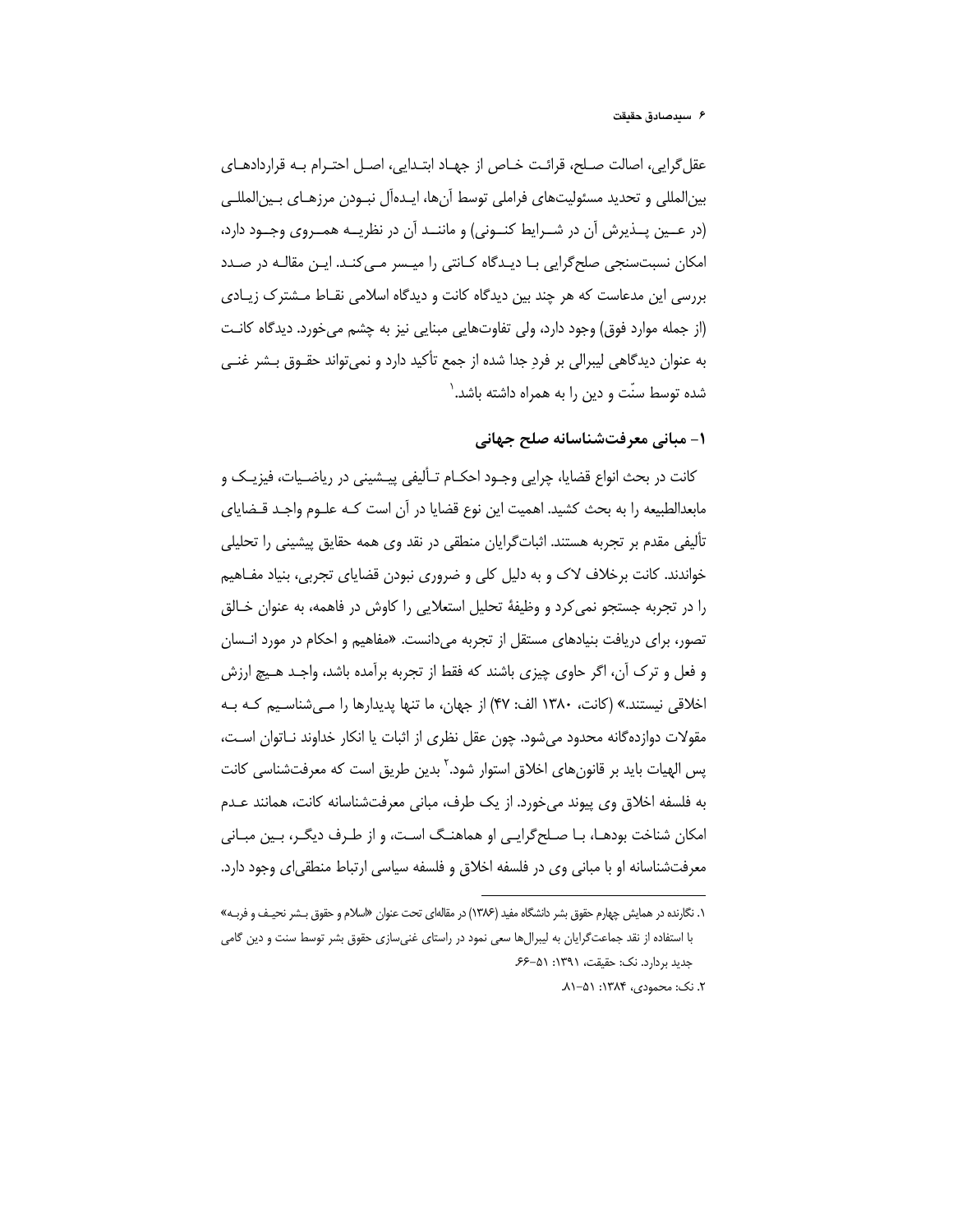صلح جهانی: مقایسهای بین مبنای کانتی و دیدگاهی اسلامی ∨

در مقابل همان گونه که اشاره شد، فلسفه سیاسی اسلامی به شدت به تحلیـل رفتـه و کمتـر به مسئله صلح به شکل تخصصی پرداخته است و بنابراین، ارتباط با مبانی معرفتی بــرای آن چندان قابلیت طرح ندارد.

## ٢- مباني اخلاقي صلح جهاني

بخش تجربي دانش اخلاقي انسانِشناسـي، عملـي، و بخـش نظـري أن، اخـلاق نــام دارد. ضرورت فلسفهٔ اخلاق از دیدگاه کانت را باید در بحث از تکلیف به شکل پیشینی جستجو کرد. هر عمل اخلاقی باید مطابق با وظیفه و از سر وظیفه، نه بـه دلیـل رسـیدن بـه نتیجـه باشـد. وظيفه گرايي كانت در مقابل عمل گرايي قرار دارد. (رورتي، ۱۳۸۴: ۲۰) وظيفه، ضـرورت عمـل کردن از سر احترام به قانون است و قانون باید نیّت را به شکل نامشروط، مطلـق و فـیiفـسه رهبری کند. تنها قاعدهٔ رفتار، قانون طلایی است. قانونی که بر اساس آن باید به شکلی رفتـار کرد که انتظار عام بودن آن قانون را داشته باشیم. ایمان به خدا از نظر اخلاقی امری ضروری و بنابراین، امری انفسی است. ٰیس این فرمان خدا نیـست کـه مـا را بـه رعایـت اخـلاق ملـزم میسازد، بلکه این اخلاق است که به امکان وجود یک اراده قدسی دلالت مـی کنـد. فـضیلت عبارت است از قدرت ادای تکلیف. (کانت، ۱۳۸۰ب: ۱۰) از آنجا که وظیفـه را فقـط در ابـدیت می توان به طور کامل انجام داد، به جـاودانگی منجـر مـی شـود. (کانـت، ۱۳۸۵: ۲۰۴) نظریـهٔ اخلاقی کانت، به عنوان نظریهای مدرن، به دنبـال آزادی درونـی و خـودآئینی و محـدود کـردن غریزهها و شهوتها بود. وی مرز آزادیهای بیرونی را در ارتباط با آزادیهای درونی میدانست.

به عقيده كانت، اخلاق محتاج دين نيست، چـون بـر أن تقـدم دارد. البتـه ديـن اخـلاق را زيبا مي كند. دين فقط شكل درونـي دارد و ديـن بيرونـي بـي،معناسـت. (Kant, 1997: 97) دین مساوی با نهاد دین نیست و حکومت نباید در امور نهاد دیـن دخالـت کنـد، ولـی حـق منفی دارد. به این معنا که نبایـد بگـذارد آموزگـاران دینـی صـلح عمـومی را تهدیـد کننـد. «دولت بر سازمان روحانیت حق (حاکمیت) دارد، اما نه حق قانونگـذاری در سـازمان داخلـی روحانيت.» (كانت، ١٣٨٠ الف: ١٨۶) مبناى اخلاق كانتي، اتونومي و غايـت بـودن اسـت. در واقع، به همه چیز، حتی به دین و خدا، از دریچه چشم انسان نگریسته میشود. کانت به این

٠١ نک: محمودی، ١٣٨۴: ٨۵–٠١۵.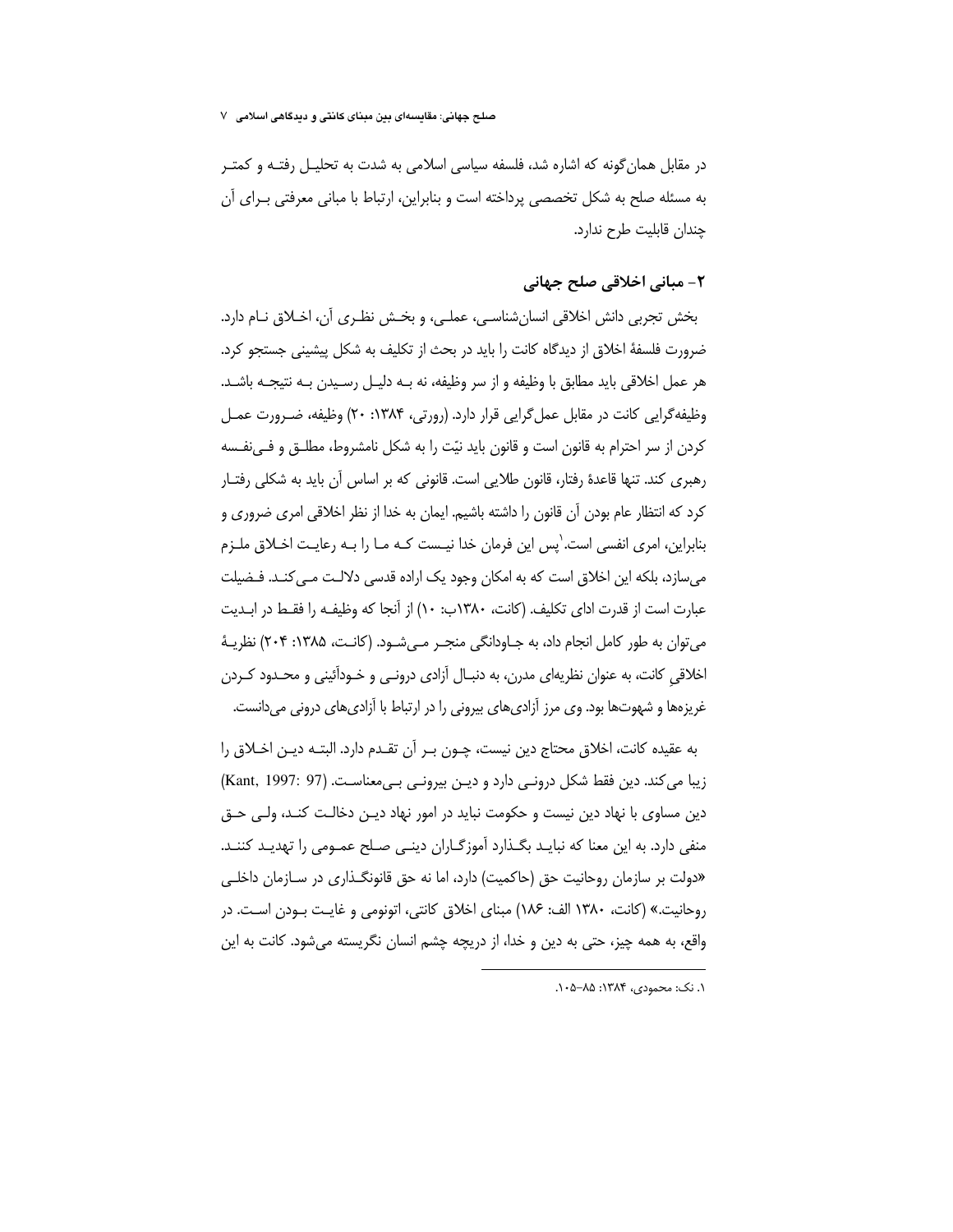نکته عنایت ندارد که گـاه خـرد در امـور عمـومی و خـصوصی احکـام متعارضـی داراسـت. (محمـودی، ۱۳۸۴: ۵۰۷) نظریـه همـروی بـا مبـانی کانـت در ایـن زمینـه مـشابهتهـا و تفاوتهایی دارد. مشابهت آن دو در تقدم احکام عقل عملی است. در آنجا کـه عقــل بتوانــد حسن و قبح اخلاقی را تشخیص دهد، بر هر گونه حکم دیگری تقدم پیدا می کند. تفاوت این دو دیدگاه آن است که بر اساس مبانی کانت از دین بی نیاز میشویم. البته، در کشور غایـات بحث است كه حاكم اعلى همان خداوند است يا نه. (محمدرضايي، ١٣٧٩: ١٧۶) اين در حالي است که بر اساس دیدگاه نظریه همروی، ادله عقلی و نقلی در تعامل بـا یکـدیگر مـددکار هـم خواهند بود و بنابراین، بی نیازی از دین معنا نخواهد داشت. به خصوص در جـایی کـه عقـل احکام متعارض و جدلی|لطرفین دارد، چه بسا دین بتواند حل مـشکل نمایـد. شــارع مقــدس رئیس عقلاست و احکام دینی در راستای عقل و احکام اخلاقی تلقی میشود. اخلاق کـانتی خودبسنده است و قاعده طلایی به دین و مناسک دینی نیـازی نـدارد. امـا بـر اسـاس دیـن اسلام، خداوند با تشریع مناسک جنبههایی از اخلاق که شاید بشر توانایی فهم آن را نداشت را تكامـل بخـشيده اسـت. التـزام بـه مناسـك مـذهبي از عقـل خـود مـا برخاسـته اسـت. (محمدرضایی، ۱۳۷۹: ۲۷۶–۲۷۷)

از سویی دیگر، اخلاق کانتی فرمالیستی است و بـر اسـاس قاعـده طلایـی، شـخص بایـد عین کاری را انجام دهد که انتظار دارد طرف مقابل عمـل نمایـد. امـا جماعـتگرایـان کـه به زمینه اهمیت می(دهند اخلاق فرمالیستی را به نقد می)کشند. هگـل هــم از ایــن جهـت، نقاد كانت محسوب مى شد و به محتوا نيز اهميت مـى داد. شـوينهاور در نقـد الـزام مطلــق و تكليف غيرمشروط كانت معتقـد اسـت وراى الـزام بايـد وعـد و وعيـد يـا ثـواب و عقـاب وجود داشته باشد. (محمدرضایی، ۱۳۷۹: ۲۷۵) چیـزی کـه در ادیـان الهـی نیـز وجـود دارد. اوامر خداوند گزاف نیست، و امید به ثواب و عقاب ارزش اخلاقی اعمال را از بین نمبی به د. (محمد رضایی، ۱۳۷۹: ۲۷۷)

در عین حال نباید از وجه مشابهت دیگر غافل شد. دیدگاههای موجود در فقه شیعی اساسـآ وظيفه گرايانه هستند و از اين جهت با وظيفه گرايي كانت تشابه پيدا مي كنند. نظريات فقهـي که کمتر بر مصلحت تأکید دارند، وظیفهگراترند و به میزانی که بر مصلحت تأکیـد کننـد بـه فایده گرایی (البته در چارچوب شریعت) نزدیک می شوند. از دیدگاه فلسفی نیز برخی معتقدند: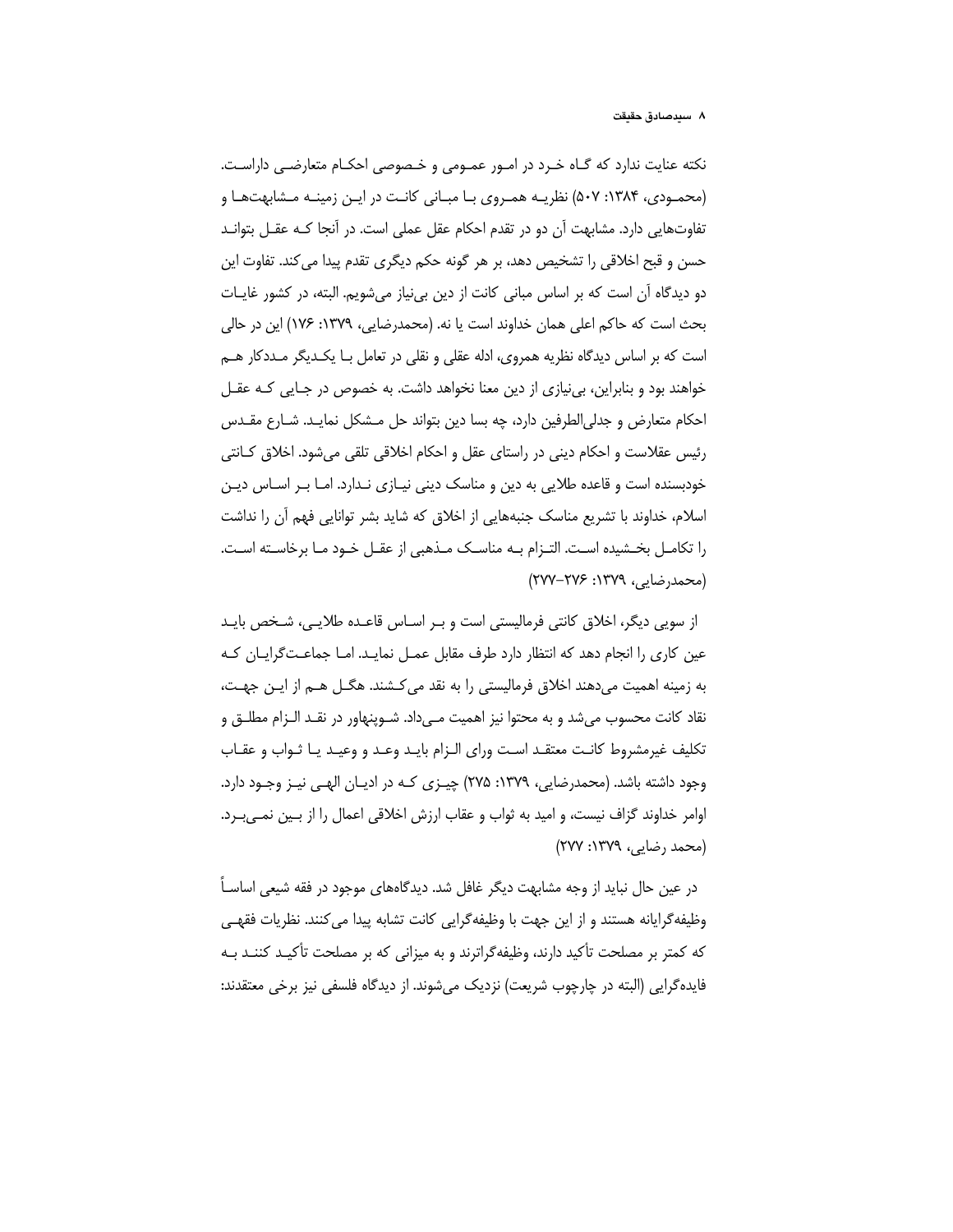صلح جهانی: مقایسهای بین مبنای کانتی و دیدگاهی اسلامی ۹

«کانت را باید احیاءکننده ارزش های اخلاقی دانست که بعد از رنسانس دستخوش تزلزل شده و در معرض زوال و اضمحلال قرار گرفته بود. ولی از سـوی دیگـر، او را بایـد یکـی از ویرانگران بنیاد فلسفه متافیزیک به حساب آورد.» (مصباح یزدی، ۱۳۷۰: ۴۳)

# ۳– مبانے، فلسفه سیاسی صلح جهانی

کانت معتقد است طرح پنهانی در طبیعت وجود دارد که حرکت تاریخی انسان را بـه سـوی تشکیل جامعه جهانی غایتمند می سازد. شاید طرح پنهان طبیعت بیانی دیگر از علت غـایی ارسطو باشد. (صانعی درهبیدی، ۱۳۸۴ الـف: ۱۹۸) ایـدهٔ اصـلی کانـت آزادی اسـت. وی بـا خوش بینی به بشریت، به تلاش برای صلح، استقرار نظـم، عـدالت و تـأمین پیـشرفت بـشر اعتقـاد دارد. او بـه عنـوان مهـمتـرين فيلـسوف عـصر روشـنگرى (the enlightenment)، به مفهوم صلح غنا و فربهی خاصی اعطا کرد. در تفاوت مبنای اسلامی بـا مبنـای کـانتی، خواهیم دید که این مفهوم بر اساس آموزههای عصر روشنگری، شأن اومانیستی زیادی دارد. (صانعی درهبیدی، ۱۳۸۴ب: ۱۹) در پارادایم ماقبل مدرن، صلح به معنای «نبود جنگ» وجود داشت، اما انسان محور كائنات نبود و صـلح بـه عنـوان يـك «حـق» بـراى او وجـود نداشت. در عصر مدرن، انسان، بما هو انسان، حقوقی غیرقابل سلب دارد کـه صـلح یکـی از آنهاست. بر اسـاس ليبراليـسم، آدمـي حقـوقي دارد كـه نمـي شـود آنهـا را مقيّـد و يـا از انسان سلب کرد. این حقوق در فلسفهٔ کانت در چهار حــق خلاصــه مــیشــود: حــق بیــان و اعتقــاد (ديــن)، حــق مالكيــت (اقتــصاد)، حــق آزادي (سياســت) و حــق تابعيــت كــشور. (هگل، ۱۳۷۸: مقدمه) البته از دیدگاه هگل، «این انسان شناسی، انسان شناسی موهومی است. انسان در فرآینـد تـاریخ بـه سـمت حقـوق حرکـت مـی کنـد. مقتـضیات تـاریخ اسـت کـه حقوق را برای انـسان مـی;ویـسد و نـه انـسان بمـا هـو انـسان.» (هگـل، ۱۳۷۸: مقدمـه) کانت هم می خواست در حوزه فلسفه حقوق از اینکه آدمی دارای حق صلح است دفـاع کند، و هم در حوزه فلسفه سیاسی شکل تحقق حقوق انسان در جامعه و تاریخ را نــشان دهد. معنای عقلانی صلح یک معنای بشردوستانه (اخلاقے) نیـست، بلکـه یـک اصـل حقّاني است. (كانت، ١٣٨٠ الف: ٢١۶) به عقيده كانت، صلح شكل جهاني و بين المللي دارد. به این معنا که یا همگان به حقوق خودشان می٫سند یا هیچکس نمی٫رسد. از نظر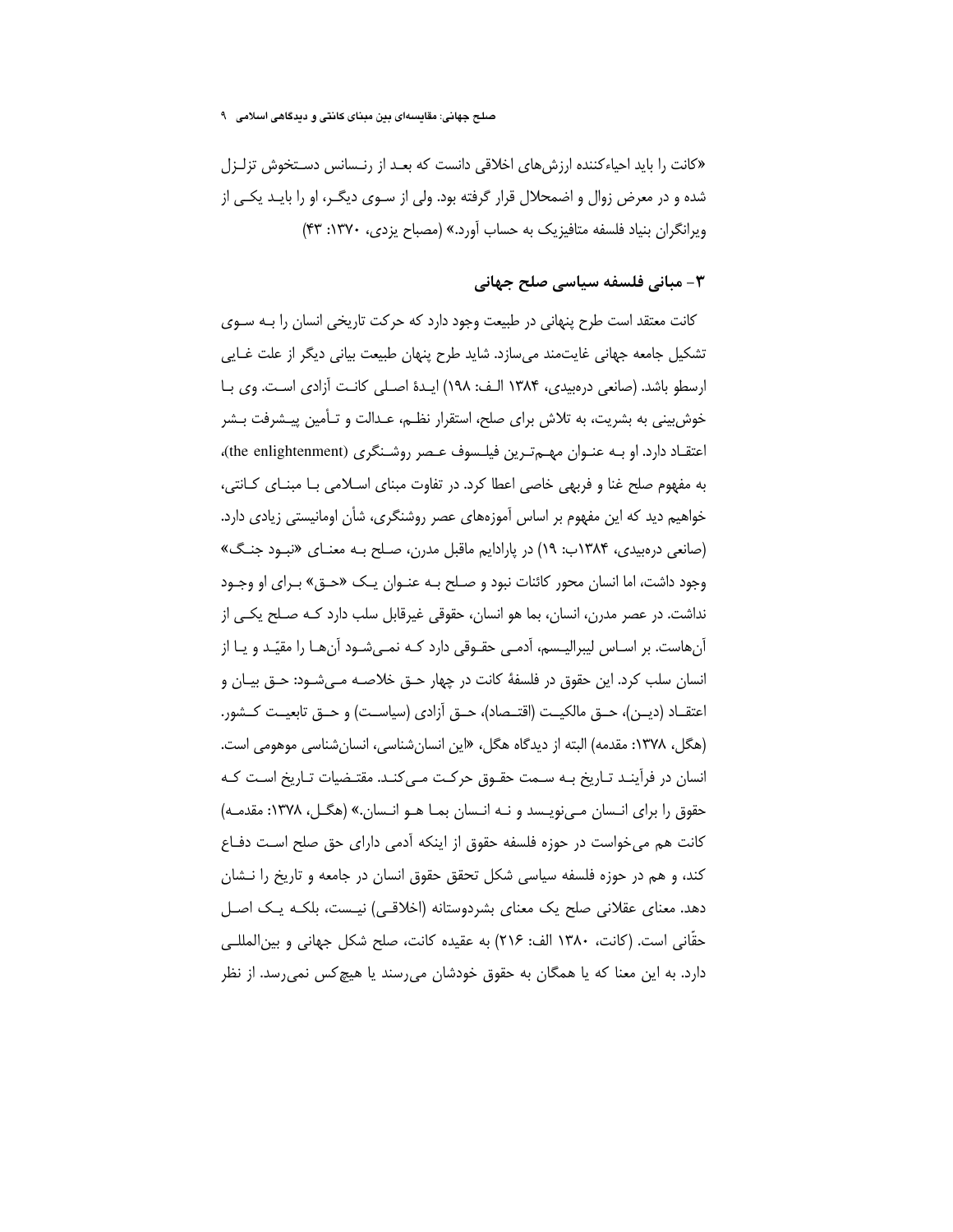وي، حقوقي همانند آزادي بيان، صلح، و مالکيت ضرورتاً يا قانونمندي گـره مـي خـورد. پس نمی توان تصور کرد که مجموعهای از انسان هـا واجـد حقـوق باشـند، امـا قـانونی تدوین نکرده باشند. از طرف دیگر، قانون با قـدرت تثبیـت مـیشـود و بنـابراین آزادی، قانون و قدرت در فلسفهٔ حقوق به هم گره میخورند. جهت جلوگیری از تسلسل عملـی و سوءاستفاده، قدرت را باید با قانون محدود کنـیم. همـان گونـه کـه خـود قـانون بایـد همراه با قدرت باشد.

انــسان موجــودي خــردورز، ايــستاده بــر گــسترهٔ طبيعــت، جامعــهگــرا و فردگراســت؛ و انسان و جامعه انسانی از نقص به کمال، از توحش به تمدن، و از حالـت تـضاد بـه حالـت تعادل در راستای آزادی و برابری به سـمت صـلح پایـدار در حـال حرکـت تـدریجی اسـت. جنگ ابزاری برای رسیدن به جامعه جهانی تلقبی مبی شـود. (دره بیـدی، ۱۳۸۴ الـف: ۱۱۷) نهاد بشر با خیر و شـر سرشـته شـده اسـت و خردگرایـی وی، نـه بـا خواسـت فرمانروایـان آغاز می شود، و نه با اراده آنان پایان می پذیرد. ایدههای پیشینی عقل عملی عبارت است از: آزادی (بـه عنـوان انـسان)، برابـری (بـه عنـوان تبعـه) و اسـتقلال (بـه عنـوان شـهروند).` آزادی، قانون و قدرت سه بنیاد نظام جمهوری، و قرارداد پایه آن تلقبی مبیشـود. هـر چنـد دیدگاههای فلسفه اسلامی مشابهتهایی با فلسفه کانت دارد، ولی مهم آن است که چندان به موضوع صلح نیرداختهاند.

### ۴– ارکان صلح جهانی

«صلح پایدار» شش پیش شرط دارد: ۱. در راستای صـیانت از صـلح واقعـی، هـیچ پیمـان صلحی که در آن، بـه طـور ضـمنی دسـتاویزی بـرای جنـگ در آینـده حفـظ شـده باشـد، معتبـر نخواهــد بــود. ٢. هــيچ كــشورى نبايــد از راه وراثــت و ماننــد آن تحــت مالكيــت کشور دیگر درأید. ۳. ارتشهای ثابت و نیروی مسلح زیر پرچم، میبایست به تـدریج کـاملاً برچیده شوند. ۴. هیچ کشوری نباید خود را به واسطه امور برون مرزی خویش مقروض سازد. ۵. هیچ کشوری حق ندارد با تمسک به زور در تشکیل یا ادارهٔ کشوری دیگ ر دخالـت کنـد.

١. نک: محمودی، ۱۳۸۴: ۲۲۳–۲۵۴.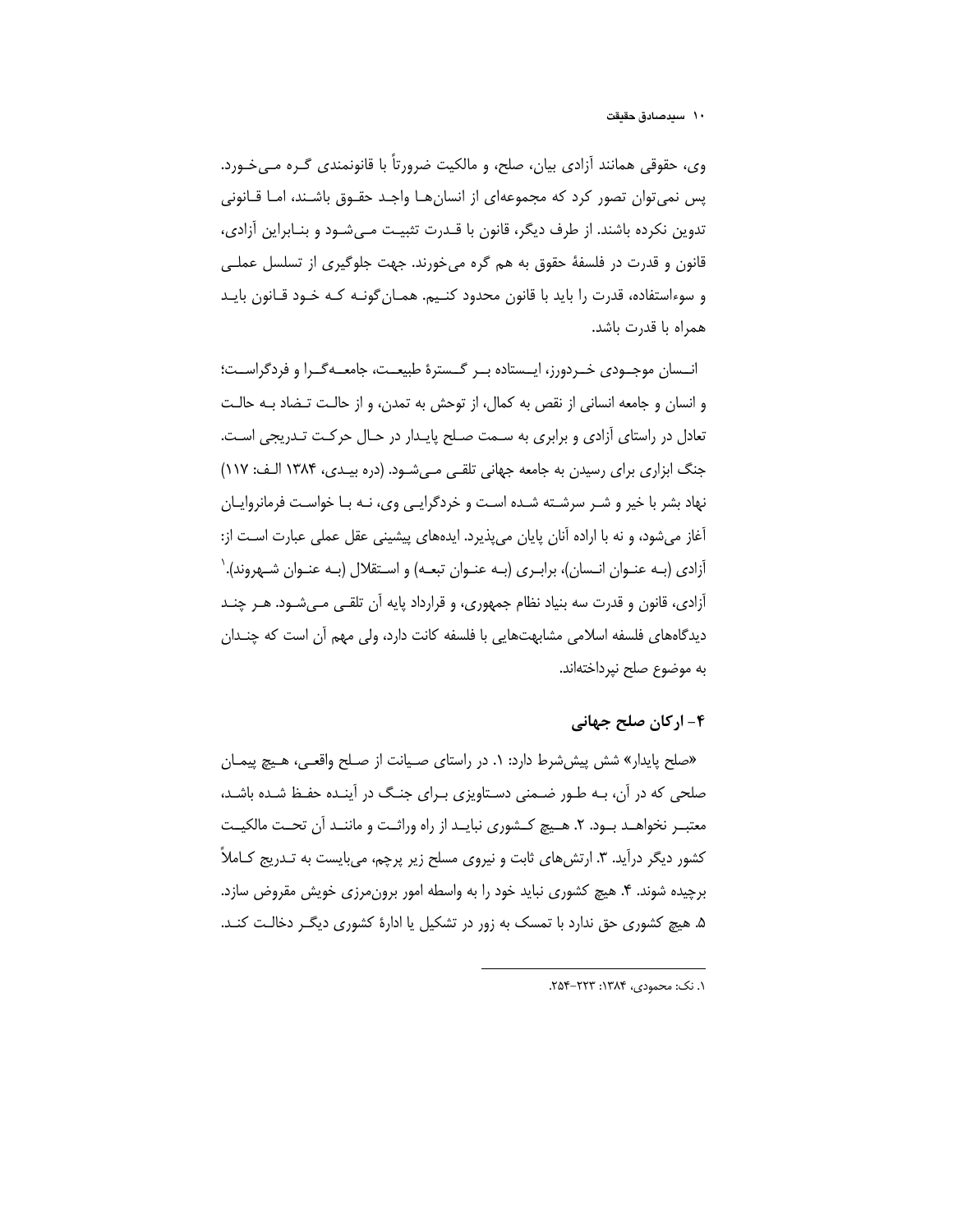صلح جهانی: مقایسهای بین مبنای کانتی و دیدگاهی اسلامی ۱۱

۶. به هنگام جنگ نباید عملی (همانند شکستن پیمان و تحریک اتباع) انجام داد که صلح را ناممکن کند.` سه شرط قطعی صلح پایدار عبارت است از: جمهـوری بـودن قـانون اساسـی، فدراسیون دولتهای آزاد و حق جهانشهری.<sup>۲</sup>

چون این آرمان تاکنون به شکل کامل تحقق پیدا نکرده است، همواره بشر میتوانـد بـین تئوري و عمل، نومن و فنومن و نيز بين تجربه و ايده فـرق بگـذارد. ايـده هـيچوقـت عـين داده حسی تجربی نیست و همواره میان ایـده و حس فاصـله اسـت. (کانـت، ۱۳۸۴: ۱۵۴) در فلـسفه كانـت، صـلح پايـدار و جهـاني و آزادي بـشر ايـده نهـايي اسـت. كانـت در جمهوری خودش تبدیل دینهای تـاریخی را بـه یـک دیـن واحـد عقلانـی خواسـتار بـود؛ ولی در عین حال میدانست که با هیچ تئوری اقتصادی همراهی ندارد. جان استوارت میل که پس از کانت یکی از متفکـران مطـرح لیبـرال بـود، بـه ایـن نقـص پـی بـرده بـود. او در صـدد بـود حکومـت جمهـوري را حکـومتي حـداقلي، بـا يـک نـوع نظـم اقتـصادي همراه سازد. به عبارت دیگر او آزادی را در قالب اقتصادی به شکلی مشخص تعریف می کرد. به اعتقاد مارکس، امکان نـدارد بـدون سـخن از برابـری اقتـصادی از آزادی سـخن گفـت؛ چون پیششرط آزادی عـدالت اسـت و اگـر در سـاختار اقتـصادی تعـدیلی حاصـل نـشود، آزادی بدون معنا خواهد بود.

نیکفر به درستی اشاره می کند که کتاب *صلح پایدار* بر اساس استدلال نگاشته نشده اسـت. (نیکفر، ۱۳۸۳ الف) به اعتقاد وی، کانت درک غیردینی از صلح داشت و تفاوت گذاری موسـایی بین حق و باطل مــشتق از الهیــاتی اســت کــه جنــگ را تجــویز مــی کنــد. (نیکفــر، ۱۳۸۳(ب) از دیدگاه کانت، برنامه صلح اگر سکولار نباشد به جنگ منجر می شود. (نیکفر، ۱۳۸۳ الف)

حضرت على (ع) در نهج|لبلاغه، مالک اشتر ,ا به صلح ترغي*ب مي کند*: «لا تدفعن ّ صلحاً دعاک اليه عدوّک ولله فيه رضي، فإنّ في الصلح دعة لجنودک، و راحة من همومــک و أمنــاً لــبلادک»؛ «از صلحی که دشمن تو را به آن می خواند و رضای خدا در آن بود، روی متاب که آشتی سربازان تو را آسایش رساند، از اندوههایت برهاند و شهرهایت ایمن ماند.» (امام علی، ۱۳۸۲: ۴۱۶)

١. نک: کانت، ١٣٨٠ج: ۶٩-٧٣.

٢. نک: کانت، ١٣٨٠ج: ٧٨-٩١.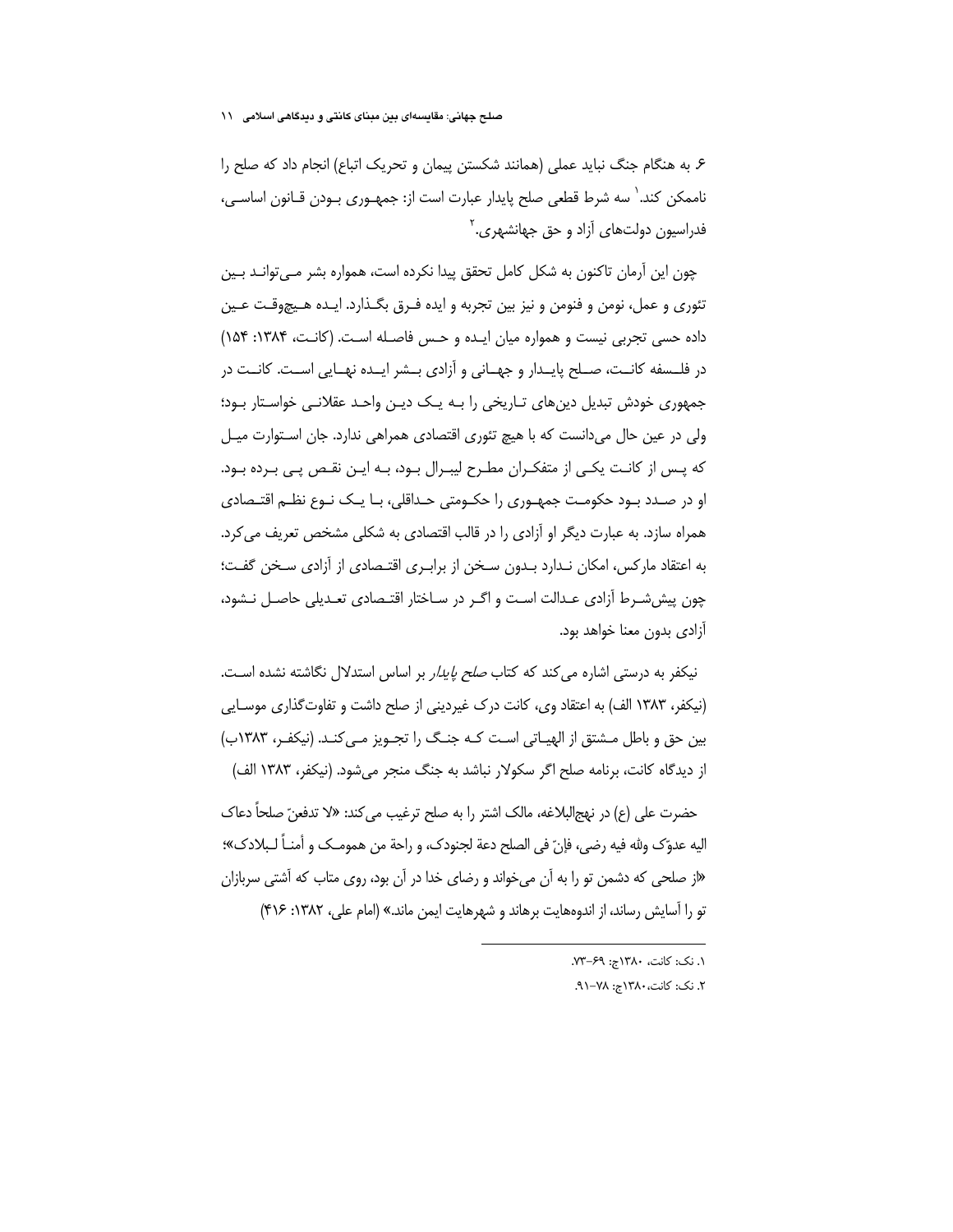برخی از فقهای معتقد به ولایت فقیه، برخلاف نظـر مـشهور، معتقدنـد جهـاد ابتـدایی بـه امام معصوم(ع) اختصاص ندارد: «جهاد ابتدابی و وجوب آن چنانکه گفتهاند، مشروط به وجود امام است. اما علی الاقوی، امام منحصر به امام معصوم نیست و امام عادل کافی است کـه طبعاً شامل فقيه جامع|لشرايط نيز مي شود.» (منتظرى، ١٣٧٩: ٣٨)

جالب أنكه برخي ديگر، همانند أيتالله ابوالقاسـم خـويي، در حـالي كـه بـه ولايـت فقيـه اعتقادی ندارند، به جهاد ابتدایی در زمان غیبت کبری معتقدند: «و من الطبیعی ان تخصیص هذا الحكم بزمان موقت و هو زمان الحضور لاينسجم مع اهتمـام القـرأن و امـره مـن دون توقيت في ضمن نصوصه الكبيره.»` استاد مرتضى مطهرى در اين بين، هر چند ماهيّت جهاد ابتدایی را نوعی دفاع میداند، ولی معتقد است توحید جزء حقوق انسان هاست و «با مشرکین مي توانيم بجنگيم به خاطر اينكه ريشه فساد را بكنيم.» (مطهـري، ١٣۵٧: ۵۱) نتيجـهٔ فقـرهٔ اخیر آن است که برای نابود کردن شرک باید به جهاد ابتدایی متوسل شد. البته، نگارندهٔ این سطور در نوشتاری دیگر به دو مسئله پرداخته است: نخست اینکـه، جهـاد ابتـدایی تنهـا بـه دولتهای دین ستیز اختصاص دارد و بنابراین دولتهای سکولار امروزین را شامل نمی شود. دوم آنکه، جهاد و دیگر اعمال حکومتی معصومان (ع) هنجار زمانه بوده است. ٔ

# ۵- حکومت جمهوري و صلح جهاني

از دیدگاه کانت، حکومت جمهوری (شکلی از حکومـت کـه در آن، قـانون، محـور زنـدگی انسانِ هاست) به این علت ضروری است که صلح پایدار جهانی را تضمین می کند. به عبـارت دیگر، حکومت جمهوری بین|لمللی مقدمه صلح جهانی است. حکومت انتخابی یا دموکراتیک نوعی از حکومت جمهوری تلقی میشود. ویژگیهای جمهوری از نظر کانت عبارتند از:

۱. چون غایت و هدف جمهوری پاسداری از آزادیهای اجتمـاعی اسـت، نبایـد دیگـران را وادار کند که به شکل یکسان تفکر کنند.

۲. جمهوری نباید وارد حریم خصوصی افراد شود. زیرا فلـسفه پیـدایش جمهــوری، آزادی اجتماعی است. مقولات دینی و مناسبات اقتصادی در محـدوده حـریم خـصوصی قـرار دارد.

١. نک: تبریزی، ١۴١٠ق: ٣۶٣-٣۶۶.

2. Haghighat, 2010: 205-218.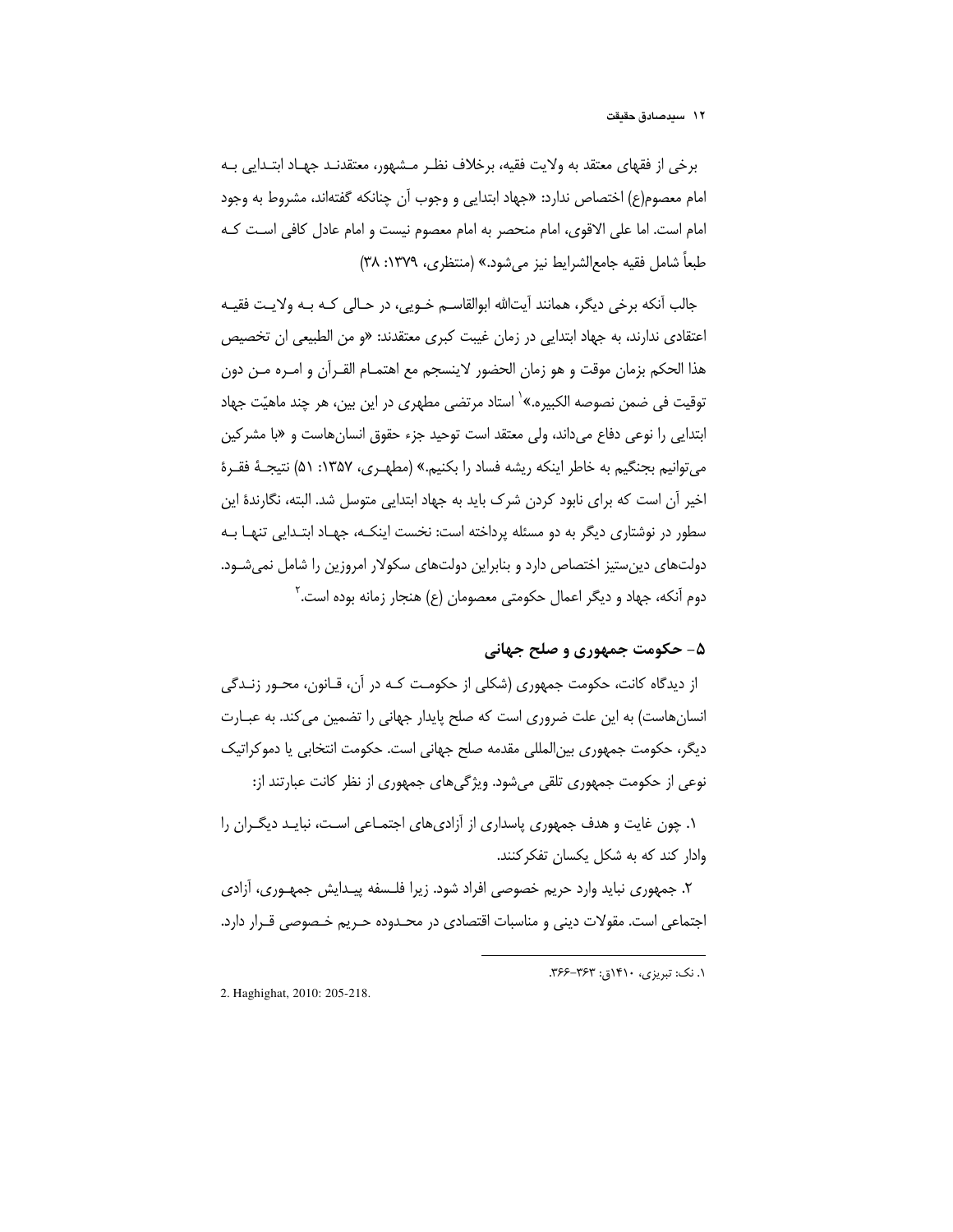صلح جهانی: مقایسهای بین مبنای کانتی و دیدگاهی اسلامی ۱۳

دولت نباید در مسائل اقتصادی افراد دخالت کند، مگر در شرایط بحرانی. البته، کانت در ایـن خصوص توضیحات زیادی نداده است.

۳. جمهوری حکومت خوداصلاح است. حکومت جمهـوری حکـومتی انتخـابی اسـت، اما از نظر برافتادن دیگـر انتخـابی نیـست و شـورش بـه انـدازه اسـتبداد، جـرم و خـلاف قانون است. شورشیان به اندازه مستبدان قانون را مـیشـکنند. شـورش حـداقل دو نتیجـه نامطلوب دارد: تثبیت نشدن قانون و سست شدن قانون. مردم فقط می توانند ابراز و اظهـار عقيده نمايند.

نظریهٔ کانت، همانند دیگر لیبرالها، نمی¤واند شرایط بحرانی را توضیح دهـد. پـوپر نیـز در *جامعه باز و دشمنان آن* ابتدا انقلاب و شـورش را در دو مـورد تجـویز مـی کنـد: جـایی کـه حکومت استبدادی شود و جایی که به برپایی حکومت دموکراتیک نیاز باشد.` ولی او در جای دیگر مینویسد؛ انقلاب اقدامی است کـه نتیجـهاش را نمـیتـوان پـیش،بینـی کـرد، چـون محاسبهپذیرنیست و مردم باید رفتار عقلانی در پیش گیرند.<sup>۲</sup> او نتایج انقلاب فرانسه را منفی ارزيابي مي كند. (Kant, 2006: 284-285) به عقيده وي، انقلاب فقط در صورتي خوب است كه حكومت بر اساس اراده عمومي عمل نكند. از ديدگاه كانت، حتى اگر دولت قرارداد اوليـه را نقض کرده باشد، مردم حق قیام ندارند، بلکه می توانند دستههایی را تشکیل دهند و شـاید مدتی در هرج و مرج به سر برند. سر این مطلب را باید در این نکته جستجو کرد کـه حـاکم در برابر اتباع خود فقط حق دارد، نه تكليف. بنابراين، افراد تنها داراي حق شكايت هستند، نه حق مخالفت و آشوبگری. (کانت، ۱۳۸۰ الف: ۱۷۶–۱۷۷) نیکلـسون دیـدگاه کانـت در ایـن زمینه را متناقض میداند. او نمی تواند به خوبی شرایط جنـگ و اعــلان کننـده آن را توضـیح دهد. (محمودی، ۱۳۸۰ الف: ۳۱۴)

۴. حکومت جمهوری، حکومت جهانی است. امکان تحقق یک جمهـوری در یـک منطقـه وجود ندارد؛ چرا که جمهوری بازی همه یا هیچ است. اگر جمهوری در یک منطقـه محـدود شود، از طرف حکومتهای دیگر مورد اذیت قرار می گیرد. به اعتقاد کانت، حکومت انتخـابی

١. نک: بوبی ١٣٨٠: ٩٠٨-١١٢.

۲. نک: پوپر، ۱۳۸۰: ۹۵۰–۹۵۵.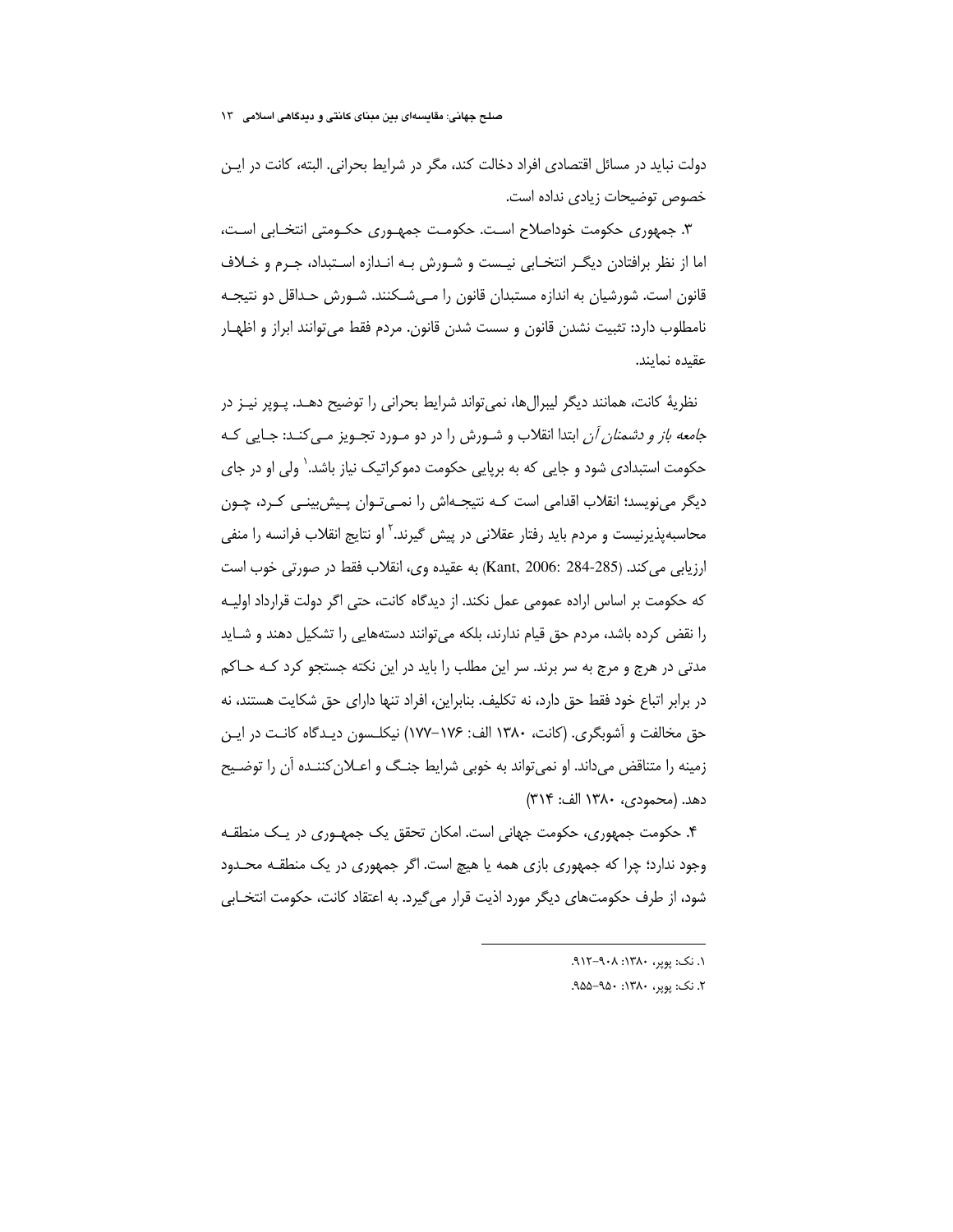ضرورتاً تنها شکل جمهوری نیست و حتی حکومت استبدادی نیز می توانـد چنـین محتـوایی داشته باشد. به اعتقاد وي، همه مستبدان بد نيستند و در حكومت انتخـابي هـم امكـان دارد فرد انتخاب شده بعد از انتخاب شدن ظلم روا دارد. برعکس، کسی ممکن است بـه زور بـه حکومت برسد و مردم را بر اجرای قانون وادار کند. کانت در تعارض بـین انتخـاب کـردن و سعادت معتقد است حکومت نباید نسبت به سعادت تعهد داشته باشد. او انتخاب کردن را بـه سعادتمندي ترجيح ميدهد.

از نظر كانت حكومت جهانى جمهورى طى سه مرحله حاصل مى شود: ١- تشكيل نظام جمهوری در تمامی کشورها؛ ۲– برقراری مناسبات قانون بین|لملل بین همه کشورهایی کـه دارای جمهوری هستند (نظریه تدوین حقوق بین|لملل)؛ ۳– اجرای قانون بین|لمللی به وسیله قدرت بين الملل. (كانت، ١٣٨٠ج: ٨٢)

در مرحلـهٔ نخـست، نظـم قــانوني در هــر كــشوري برقــرار مــی شــود؛ در مرحلــهٔ دوم، حقوق و قوانین بینالملل بر روابط دولتها حاکم مےشود؛ و بالاخرہ، در مرحلـه سـوم و نهـايي نظمـي جهـانگير و جهـان-ميهنـي فـرا مـي٫سـد. پـيششـرط تحقـق وضـعيت جهان وطنبی تشکیل فدراسیون صلح است. کانت تـرجیح مـیcاد کـه بـه جـای یـک دولت حـاکم جهـاني، فدراسـيوني از جمهـوري١ك تـشکيل شـود. زيـرا معتقـد بـود کـه در دولت واحد جهانی مسایلی بـه وجـود مـی]یـد کـه موجـب از بـین رفـتن آزادی مـیشـود. برای مثال، اینکه دولت جهانی بـه دسـت کـدام فـرد یـا افـرادی کنتـرل مـی شـود، بـسیار اهمیت دارد. هگل در موضع گیری منفـی کانـت نـسبت بـه دولـت واحـد جهـانی و تمثیـل أن به عنـوان قبرسـتان أزادي مـي¢ويـد: روبـسپير و ترورهـاي أن مرحلـه از انقــلاب فرانسه، موجب از بـین رفـتن آزادی شـد. بنـابراین، جمهـوری۱عـای کوچـک ضـامن حفـظ آزادی نیستند. گرچـه کانـت از سَـن پیـر ایـده فدراسـیون جهـانی را اخـذ کـرده اسـت امـا این گروه از کشورها در قالب فدراسیون مبادرت به جنگ می کنند.

بـه نظـر هگـل تـشكيل فدراسـيون هـيچ ملازمـهاي بـا برقـراري صـلح نـدارد. در درون فدراسیون هم دشمنی میان کشورها پدیـد مـی]یـد. هگـل بـا ایـده «حـق جهـانوطنـی» کانــت موافــق نيــست. اســتدلال هگــل در اينجــا بــدين شــکل اســت کــه ارتبــاط دو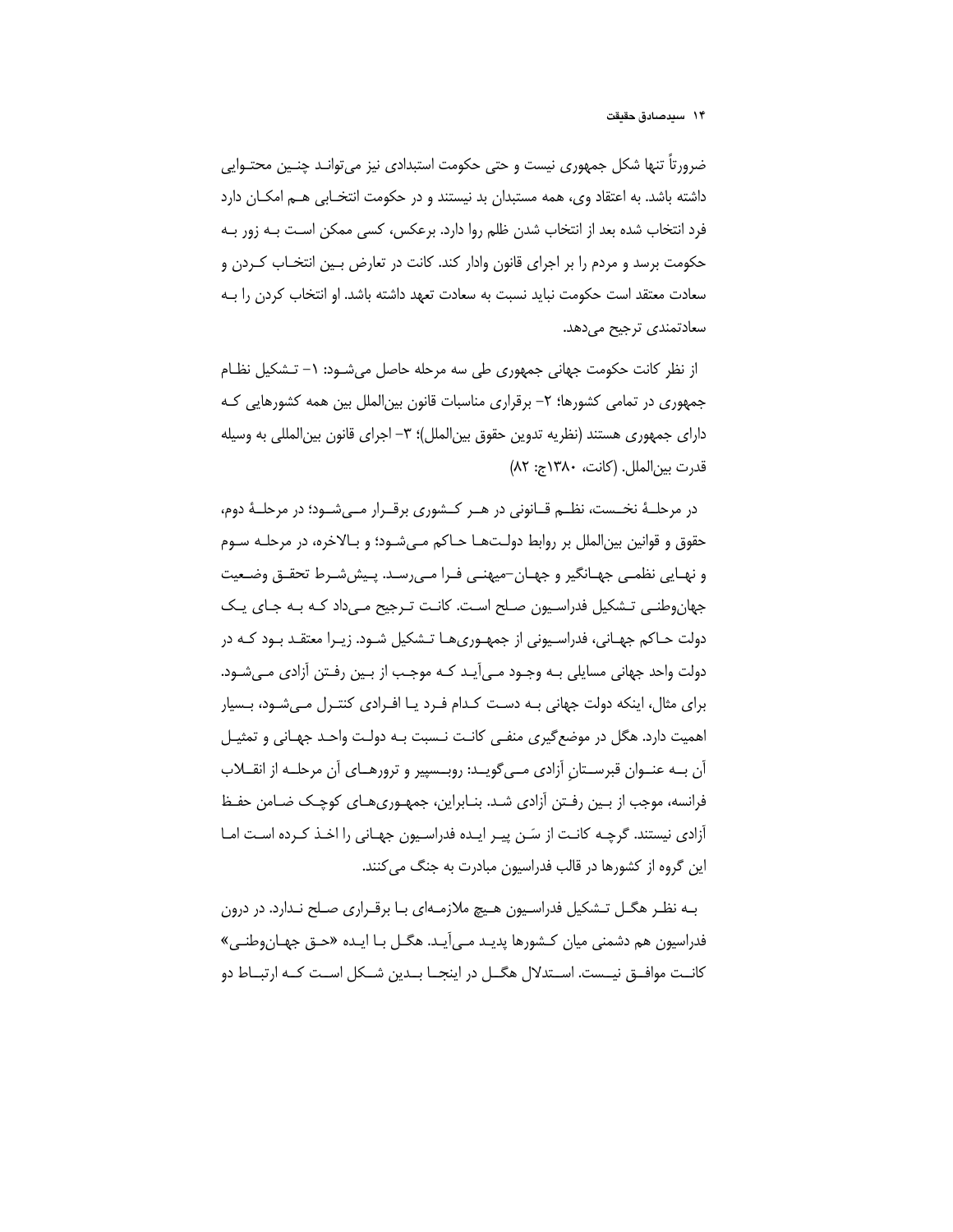صلح جهانی: مقایسهای بین مبنای کانتی و دیدگاهی اسلامی ۔۱۵

كـــشور فقـــط بـــه منظـــور تجـــارت نيـــست؛ گـــاهي بـــه دلايلـــي غيـــر از تجـــارت (مانند ارزش های جمهـور) انگیـزه برقـراری اتحـاد میـان دو کـشور بـه وجـود مـی آیـد و این انگیزه ممکن است جنگ را در نظـر یـک کـشور هــمییمـان سـودمند جلـوه دهـد. هگل در آسیبشناسی تئـوری کانـت، اشـکال اصـلی فکـر وی را نقـض فلـسفه اخـلاق مــ ٍ،دانــد. بــه نظــر هگــل، كليــت فلــسفه اخــلاق كانــت دســتگاهي صــوري و فاقــد محتواسـت. بــه نظـر او، كانــت متفكـرى واقــع بــين نيــست و نمــي توانــد روابــط ميــان کشورها را به درستی درک کند؛ روابطے کـه پیچیـدهتـر از گمـان او بـه نظـر مـی٫سـد. هگل همچنین بیان می کنـد کـه صـلح همـواره مطلـوب تلقـی نمـیشـود، بلکـه گـاهی قدرتمندان تنهـا بـه ايـن دليـل خواهـان صـلح هـستند كـه ارتبـاط ناعادلانـه موجـود را حفـظ کننـد. بنـابراین آرمـان صـلح بایـد در کنـار آرمـان هـای دیگـر سـنجیده شـود. این بـدان معنـی اسـت کـه صـلح ارزش مطلـق نـدارد. هگـل معتقـد بـود کـه جنـگ رخـدادی طبیعــی اسـت و نبایــد تــصور کــرد کــه از زمــین رخــت بــر مــی بنــدد. او معتقد اسـت كـه ايـن واقعيـت را بايـد يـذيرفت و نبايـد بـا يـردازش ايـدهاى آرمـانى، خواهان از بین بردن آن بود.

رهیافت جهان,وطنی نسبت به مسئله جنگ و صلح از دیدگاههای مختلف نقد شده است. اکثر لیبرالها خواهان دولت جهانی نیستند، بلکه سازمانهای جهانی با اهـداف محـدود را مطلـوب میدانند. رئالیستها نیز معتقدند که نمی¤وان سازمانهای جهانی موفــق تأسـیس کـرد، چــون دولتها رقيب يكديگر محسوب مى شوند و تحقق آرمـان هـاى جهـان وطنـى نـاممكن اسـت. مار کسیستها (از جمله لنین و استالین) دیدگاه جهانوطنی را نقد می کنند. این در حالی است که برخی مارکسیسم را نوعی دیدگاه جهانوطنی میداننـد. در قـضاوت بـین ایـن دو دیـدگاه متضاد باید گفت که در واقع مارکسیـستهـا بـه دنبـال انترناسیونالیـسم (internationalism) هـستند کـه بـا جهـان,وطنـی (cosmopolitanism) تفـاوت دارد. اصـطلاح اخیـر در ادبیـات مارکسیستی دارای بار ارزشی منفی است. جهان وطنی را کانـت بـه منظـور اشـاره بـه تجـارت جهانی و نوعی سرمایهداری وضع کرد، وضعیتی که مارکسیستها اُن را رد می کنند. کانت خود را نه اهل پروس، بلكه شهروند جهاني مي‹انست و دين مدني او نيز، همانند جيمز مديـسون و توماس جفرسون و دیگران، شکل جهان وطنی داشت. (Kuehn, 2001: 384-385)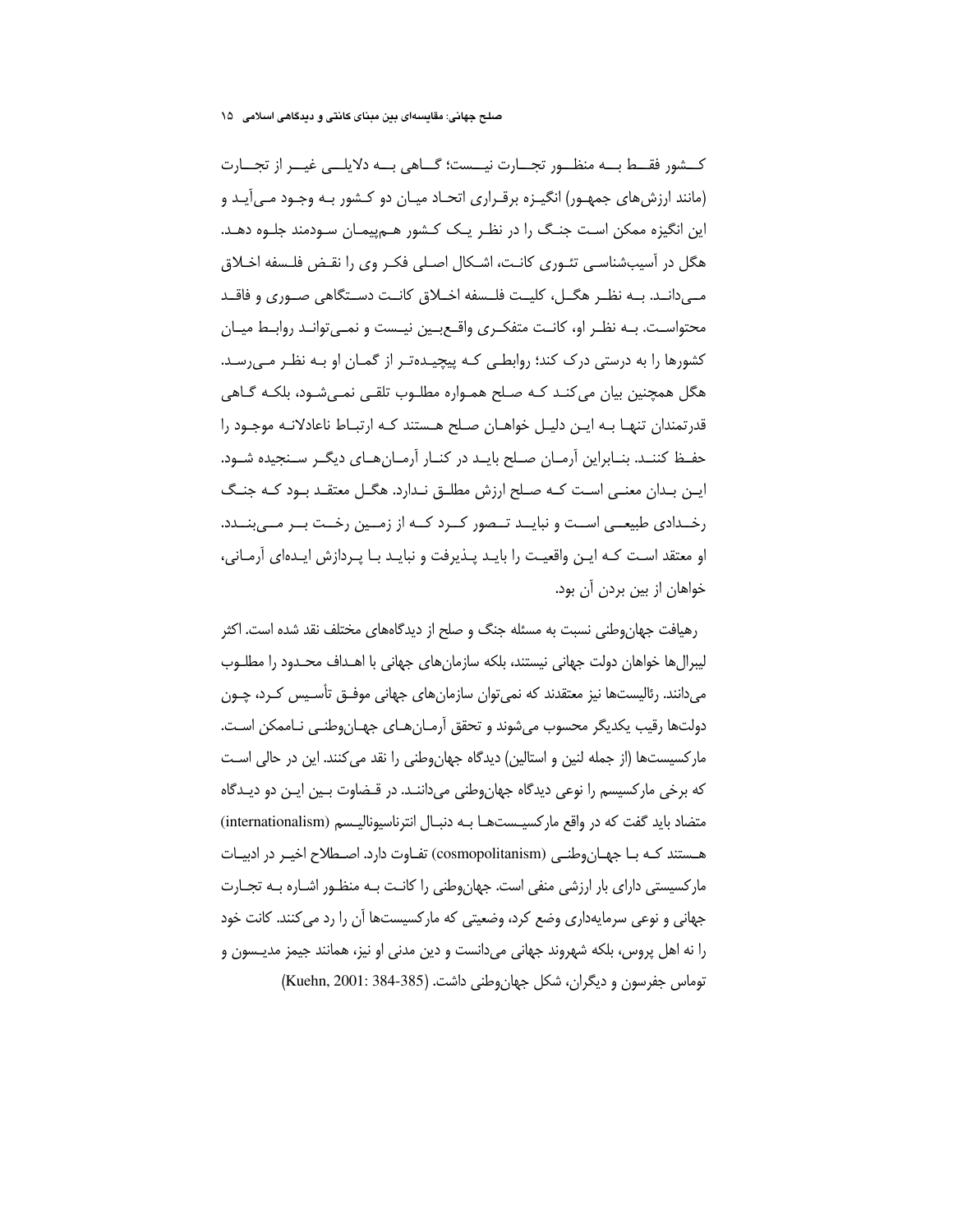مباحث کانت راجع به صلح در عصر روشنگری از اهمیت خاصی برخوردار بود امـا وقتـی از دیدگاه امروزین به آن نگاه می کنیم نوعی بساطت در آن مشاهده می نماییم. کانت نسبت به مسایلی همچون جنگهای پیش گیرانه و پیش دستانه و یا ناسازههای لیبرالیسم در خـصوص صلح پاسخی ندارد. به طور مثال، به نظر می رسد لیبرالیسم با ناسازهای روبروسـت: از سـویی لیبرالیسم بیشتر به توسعه عدالت درون یک کشور و حقـوق و نهادهـای داخلـی آن محـدود می شود؛ و از سوی دیگر این محدودیت را به جامعهای خاص منتسب نمی کند و حاوی یـک ادعای کلی مبنی بر قابلیت کاربرد در هر کشوری است. البته هـواداران رهیافت لیبـرال بـه تناقض نمای مذکور پاسخهایی دادهاند.

## ۶- حق بشر و صلح جهانی

«حق»، در ارتباط با دیگری است که معنا پیدا می کنـد. هـر ضـرورت اخلاقـی یـک الـزام محسوب مي شود. الزام مي تواند خارجي (از طرف اراده شخص ديگر) يا داخلي باشد. «حق»، مجموعه الزامهای خارجی تا آنجاست که فراگیر باشد. به بیان دیگر، حـق، عبـارت اسـت از مجموعه شرایطی که به موجب آن گزینش یک نفر میتوانـد طبــق قــانون کلــی اختیــار بــا گزینش فرد دیگری متحد شود. (کانت، ۱۳۸۰ الف: ۶۶) ملاک و مرز حقوق انسان ها قـانون است. قانون، دستوری که ضرورت یک عمل را بیان می کند و می تواند به علم اخلاق یا علم حقوق مربوط باشد. چون انسان غایت ذاتی دارد، اگر نسبت به تکالیف خود نسبت به دیگران قصور کند، به انسانیت خود ضربه زده است.'

از دیدگاه کانت، حقوق انسانِها با حکومت جمهوری و با مباحث اخلاقـی و حقــوقی پیونــد دارد. انسان اخلاقی باید انسان جمهوریخواه هم باشد. همان گونـه کـه اشـاره شـد در انسان شناسی قدیم بحث در باب «حق» مطرح نبـود و حـق جمهـوری و همچنـین تـدوین نظريه حقوق و چگونگي تحقق آن نيز معنا نداشت. حکومت جمهـوري حکـومتي اسـت کـه آزادیهای انسانها را در برابر یکدیگر تحقق میبخشد.

هر چند اصطلاح جدید «حقـوق بـشر» بـه بعـد از جنـگ جهـانی دوم مربـوط مـیشـود، اما حقوق بشر امروزی، حتی در ادبیات لیبرالی، فربهتـر از حقـوق بـشر مطـرح شـده توسـط

١. نک: محمودی، ۱۳۸۴: ۱۴۹–۱۴۲.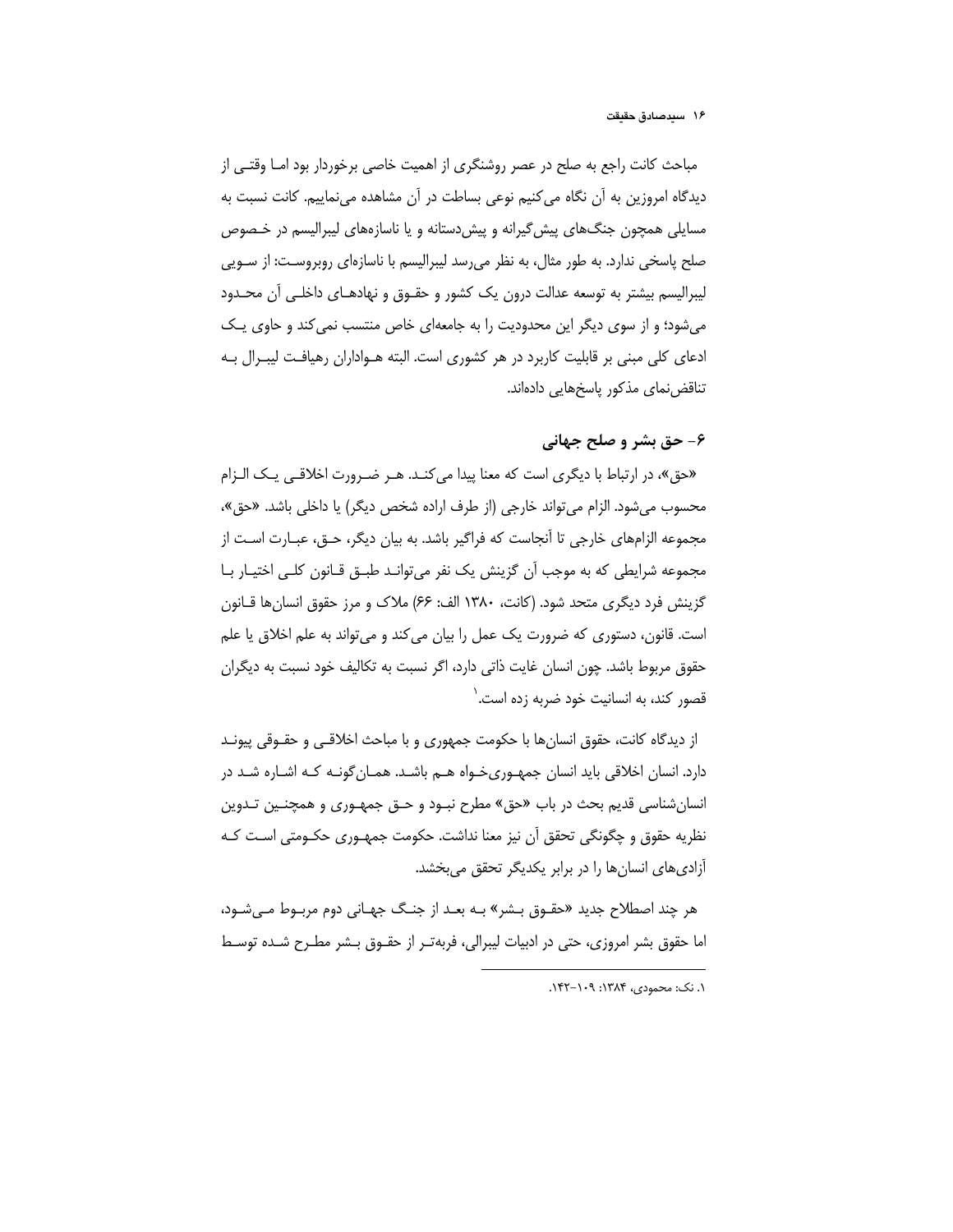کانت است. (نیکفر، ۱۳۸۳ب) مارکس هم معتقد بود حقوق بشر کانتی خودخواهانه و مربـوط به فرد جدا شده از جمع است. مایکل والزر (که از متفکران جماعتگرا (communitarian) محسوب می شود) در کتاب *فربه و نحیف*، از اصطلاح «اخلاق نحیـف»، اخـلاق مبتنـبی بـر اصول عام و جهانشمول؛ و از اصطلاح «اخلاق فربه»، اخلاق غنبي شـده بـه وسـيله سـنت، تاريخ و فرهنگ را قصد مي كند. او حقوق بشر نحيف را حداقلي (minimalist) و حقوق بشر فربه را حداکثری (maximalist) میiامد. لیبرال۱ها جهانـشمولی را جـزء مقـوم حقـوق بـشر می دانند و بنابراین نمی توانند حقوق بشر غیرجهانشمول را مجموعه حق های بشر، به واسطه بشر بودن، بدانند. به اعتقاد آنها، اگـر حقـوق بـشر بخواهـد بـه وسـيله فرهنـگ يـا سـنت تخصیص خورد، امکان داوری از بیرون از بین خواهد رفت و هر ضد حقوق بشری، بـه ایـن دلیل که با فرهنگ و سنت نسبی شده، چه بسا به عنوان حقوق بشر معرفی شود. حقوق بشر بر اساس نظریه همروی با حقوق بشر جماعتگرایان این اشتراک را دارد که هر دو، برخلاف اخلاق و حقوق بشر نحیف لیبرالی، به منبعی برای فربه کردن حقوق بشر نیـاز دارنـد. البتـه، مبنای غنی کردن در مکتب جماعتگرایی سنت است، ولی در نظریه همروی می تواند سنت یا دین باشد. بر اساس نظریه همروی، حقوق بشر میتواند با دین (اسلام) نسبت برقرار کند. چرا كه تعاملي فعال بين دو حوزه ادلهٔ فرامتني/ متني، عقلي/ نقلي، و فلـسفه سياسـي/ فقـه سیاسی برقرار است. بر این اساس، حقوق بشر به شکل کلی عام و جهانشمول نیست. چـون همان گونه که جماعتگرایان معتقدند زمینههای زندگی بشر در تعیین حقـوق ایـشان نقـش مھمی بازی می کند.<sup>\</sup>

#### نتيجەگيرى

بین مبانی و آرای کانت و دیدگاه اسلامی، با تأکید بر نظریه همروی، میتوان مشابهتها و تفاوتهایی را ملاحظه نمود. مشابهتهـای آن دو عبارتنـد از: ۱. هـر چنـد فقـه شـیعی وظیفه گراست و از این جهت به فلسفه اخلاق کانت شباهت دارد، ولـی منـشاء تکلیـف در كانت امر مطلق، و در اسلام اوامر خداوند است. ٢. فلسفه اسـلامي نيـز در مبـاني فلـسفه اخلاق به مبانی کانتی نزدیک است. ۳. دیدگاه کانت و نظریه همروی، همانند برخی دیگر

١. نک: حقیقت، ١٣٩١: ٥١-۶۶.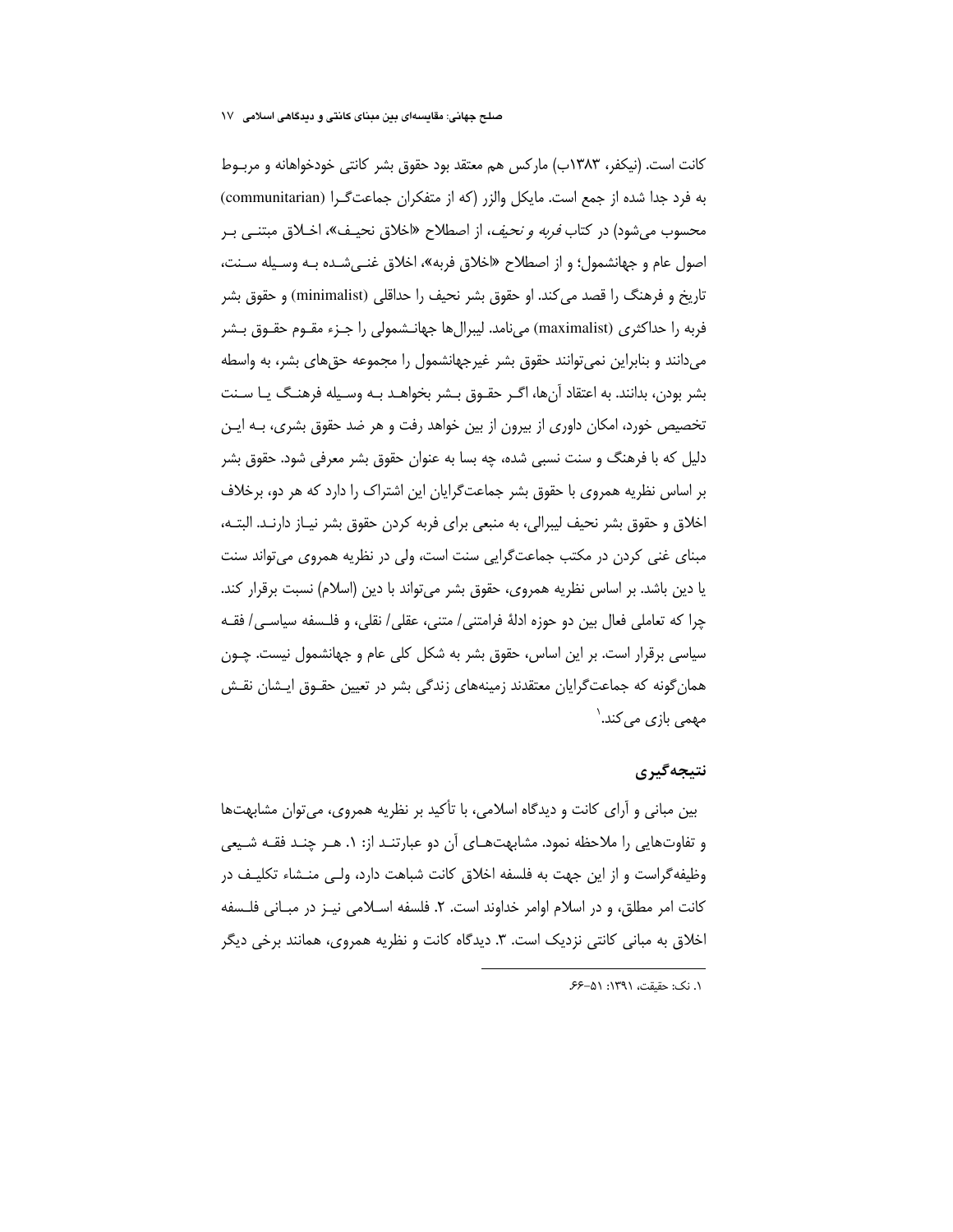از دیدگاههای اسلامی و شیعی، پیر صلح گرایبی و حکومت جمهبوری (دموکراتیک) تأكيـد دارنـد. ۴. نظريــه همــروى بــا جهــان وطنــى (كــانتى) بيــشتر از انترناسيوناليــسم (مارکسیستی) سازگاری دارد. ۵. نظریه همروی به دلیل تأکید بـر مـسائل زیـر بـا دیـدگاه کانت همگرایی دارد: دیدگاه نسبت به دوگانه بودن ذات انسان؛ جایگــاه مبــانی معرفتــی و اخلاقي در مقوله صلح؛ عقـل گرايـي و تأكيـد بـر حجـت بـودن عقـل عرفـي؛ اختـصاص جهاد ابتدایی به حکومتهای دیـن سـتیز (و نـه سـکولار)؛ اصـل احتـرام بـه قراردادهـای بين|لمللي و تحديد مسئوليتهاي فراملي توسط آنها؛ ايدهآل نبودن مرزهاي بـين|لمللـي. (در عین پذیرش آن در شرایط کنونی)

در عین حـال، تفـاوتهـای مهمـی بـین دیـدگاه کانـت و دیـدگاه اسـلامی در ایـن بـین وجود دارد:

١. در حالی که نظریه صلح گرایی کانت با دستگاه معرفتی، اخلاقبی و فلـسفه سیاسـی وی هماهنگ است، فلسفه سیاسی اسلامی به خودی خود نحیف است و بنابراین سؤال از ارتباط با مبانی معرفتی چندان جایگاهی ندارد. در بین نظریههای موجود در فقه سیاسی هــم آرای واحدی به چشم نمی خورد. قرائتهای بنیادگرایانه اسلامی به دلیل تأکید بر خشونت و جنگ، اساساً با صلح گرایی کانتی مشکل دارند. ۲. مبنای صلح گرایی کانتی اومانیسم و سکولاریسم (عدم نیاز به دین در حوزه امور اجتماعی و سیاسی) است. در حـالی کـه در نظریـه همـروی همچنان نیاز به دین، بالاخص در آنجا که عقل حکمی ندارد یا احکام جدلی|لطـرفین صـادر می کند، احساس می شود. ۳. صلح در دیدگاه کانت، برخلاف دیـدگاههـای مـشهور اسـلامی، یک «حق» است. کانت وظیفهگرا است و دیدگاههای عقـلگرایانـهٔ اسـلامی، بـه تبعیـت از ارسطه، فضیلتگراست. ۴. جهاد ابتدایی که در نظر مشهور فقهای اسلامی امری پذیرفته شده است (و مشهور شیعه آن را مختص زمان حضور می دانـد) در تعـارض بـا صـلح پایـدار کانت قرار می گیرد. ۵. نظریه همروی و جماعتگرایی در نقـد فرمالیـسم کـانتی بـه محتـوا و زمینه اهمیّت بیشتری می دهند. ۶ـ حقهای انـسانی در نظـر کانـت هماننـد حقـوق بـشر دیگر لیبرالها نحیـف اسـت، در حـالی کـه حقـوق بـشر در نظریـه همـروی توسـط سـنت (همانند نظريه جماعت گرايان) و دين فربه مي شود.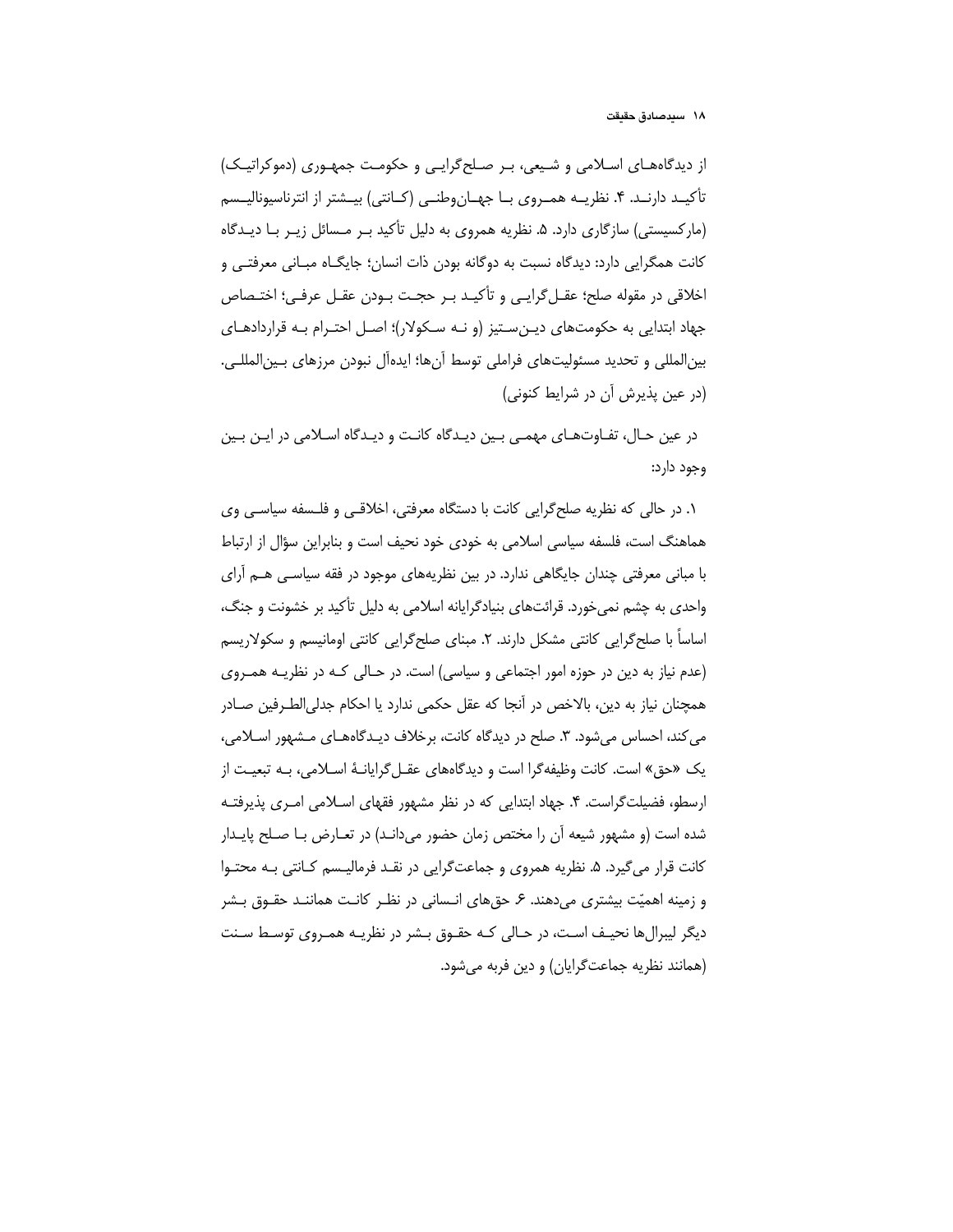#### **19 Abstracts & Bibliographies**

### **Bibliography**

- 1. Imam Ali (2003). *Nahjolbalaqe*, Translated by Mohammad Dashti, First Edition, Qom: Osveh publication. [In Persian]
- 2. Guyer, Paul (2006). *Kant*, London and New York: Routledge.
- 3. Haghighat, Seyed Sadegh (2006). "Religion and Thick/Thin Human Rights", *Journal of Human Rights*, Vol.7, Issue 17, pp.51-66. [In Persian]
- 4. Haghighat, Seyed Sadegh (2010). "Jihad from a Shi'a Hermeneutic Perspective", in: Bas de Gaay Fortman (and others) (Editors), *Hermeneutics, Scriptural Politics, and Human Rights: Between Text and Context*, London: Palgrave Macmillan.
- 5. Haghighat, Seyed Sadegh (2013). "The Third Way: Maximum, Minimum and Confluence prospect to political Figh", *Journal of Sharvand-e Emroz*. [In Persian]
- 6. Hegel, Friedrich Wilhelm (1999). *Elements of the Philosophy of Right,* Translated by Mahbod Irani Talab, Tehran: Parvin Publication. [In Persian]
- 7. Kant, Immanuel (1997). *Lectures on Ethics*, Cambridge: Cambridge University Press.
- 8. Kant, Immanuel (2002 A). *Philosophy of Law*, Translated by Manouchehr Sanei Dare Bidi, Tehran: Naghsh-o Negar publication. [In Persian]
- 9. Kant, Immanuel (2002 B). *Philosophy of Virtue*, Translated by Manouchehr Sanei Dare Bidi, Tehran: Naghsh-o Negar Publication. [In Persian]
- 10. Kant, Immanuel (2002 C). *Sustainable Peace*, Translated by Mohammad Sabouri, Tehran: Bavaran Publication. [In Persian]
- 11. Kant, Immanuel (2006). *Idea for a Universal History with a Cosmopolitan Purpose,* Translated and Commented by Manouchehr Sanie Dare Bidi, Tehran: Naghsh-o Negar Publication. [In Persian]
- 12. Kant, Immanuel (2006). *Critique of Practical Reason*, Translated by Ensha Allah Rahmati, Tehran: Bavaran Publication. [In Persian]
- 13. Kuehn, Manfred (2001). *Kant: A Biography*, Cambridge: Cambridge University Press.
- 14. Mahmoudi, Seyed Ali (2006). *Kant's Political Philosophy*, Tehran: Moaser Publication. [In Persian]
- 15. Mesbah Yazdi, Mohammad Taqi (1992). *Instruction of Philosophy*, Vol.1, Tehran: Isalmic Advertising Office. [In Persian]
- 16. Mesbah Yazdi, Mohammad Taqi (2001). *Aftab-e Yazd Newspaper*, (May/26/2001). [In Persian]
- 17. Mesbah Yazdi, Mohammad Taqi (2005). *War and Jihad in Quran*, Qom: Imam Khomeini Institute Press. [In Persian]
- 18. Mohammad Rezaiee, Mohammad (2001). *An Explanatory and Critique of Kant's Moral*, Qom: Islamic Advertising Office. [In Persian]
- 19. Montazeri, Hossein Ali (2000). *Figh's Foundation of Islamic Government,* Translated by Mohammad Salavati, Vol.1, Tehran: Saraei Publication. [In Persian]
- 20. Motahhari, Morteza(1978). *Jihad*, Qom: Sadrai Publication. [In Persian]
- 21. Nikfar, Mohammad Reza (2004 A). "Concept of Peace", *Journal of Negahe No*, Issue 63. [In Persian]